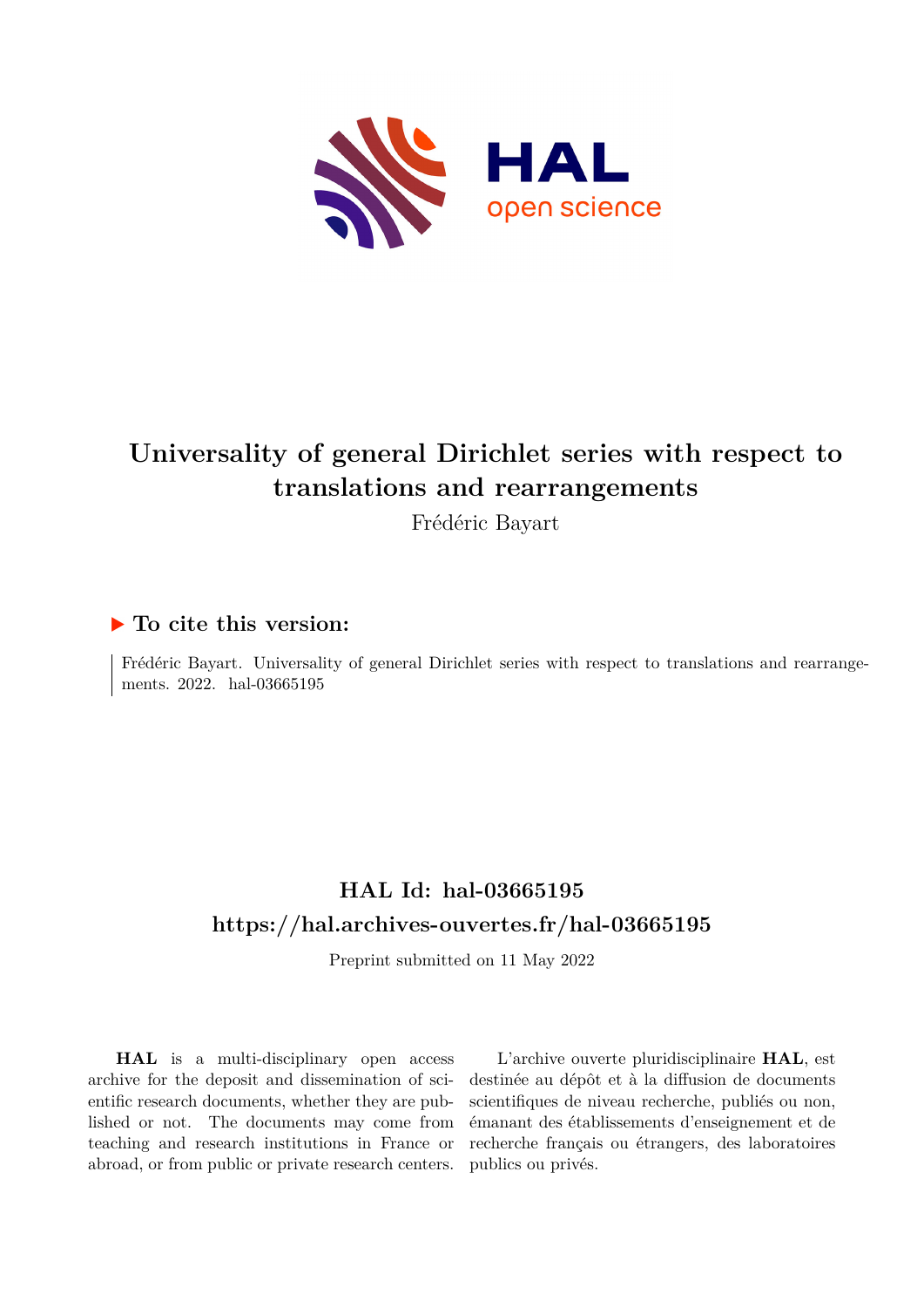## UNIVERSALITY OF GENERAL DIRICHLET SERIES WITH RESPECT TO TRANSLATIONS AND REARRANGEMENTS

## FRÉDÉRIC BAYART

Abstract. We give sufficient conditions for a general Dirichlet series to be universal with respect to translations or rearrangements.

#### 1. INTRODUCTION

1.1. Universality with respect to translations. A general Dirichlet series is a series  $\sum_{n=1}^{+\infty} a_n e^{-\lambda_n s}$  where  $(a_n) \subset \mathbb{C}^{\mathbb{N}}, s \in \mathbb{C}$  and  $\lambda = (\lambda_n)$  is an increasing sequence of nonnegative real numbers tending to  $+\infty$ , called a *frequency*. The two most natural examples are  $(\lambda_n) = (n)$  which gives rise to power series and  $(\lambda_n) = (\log n)$ , the case of ordinary Dirichlet series. To a Dirichlet series  $D = \sum_{n=1}^{+\infty} a_n e^{-\lambda_n s}$  we will associate three abscissas, its abscissa of convergence,

$$
\sigma_c(D) := \inf \left\{ \Re e(s) : \sum_n a_n e^{-\lambda_n s} \text{ converges} \right\},\,
$$

its abscissa of absolute convergence

$$
\sigma_a(D) := \inf \left\{ \sigma \in \mathbb{R} : \sum_n |a_n| e^{-\lambda_n \sigma} \text{ converges} \right\},\,
$$

and also

$$
\sigma_2(D) := \inf \left\{ \sigma \in \mathbb{R} : \sum_n |a_n|^2 e^{-2\lambda_n \sigma} \text{ converges} \right\}.
$$

It is well-known that  $\sum_n a_n e^{-\lambda_n s}$  converges in the half-plane  $\mathbb{C}_{\sigma_c(f)}$ , where  $\mathbb{C}_{\sigma} = \{s :$  $\Re e(s) > \sigma$  and that it defines a holomorphic function there.

In this paper, we are interested in universal properties of Dirichlet series with respect to vertical translations. The first result in that direction comes from the seminal work of Voronin [16] and says that the Riemann-Zeta function  $\zeta(s) = \sum_{n \geq 1} n^{-s}$ is universal in the critical strip. Voronin's theorem may be stated as follows:

Let K be a compact subset of  $\{1/2 \, \leq \, \Re\epsilon(s) \, \leq \, 1\}$  with connected complement, let f be a non-vanishing function continuous on  $K$  and holomorphic in the interior of  $K$ . Then

$$
\underline{\text{dens}}\left\{\tau \ge 0: \sup_{s \in K} |\zeta(s+i\tau) - f(s)| < \varepsilon\right\} > 0
$$

where  $\underline{\text{dens}}(A)$  denotes the lower density of  $A \subset \mathbb{R}_+$ .

Date: May 11, 2022.

Key words and phrases. Dirichlet series, universality.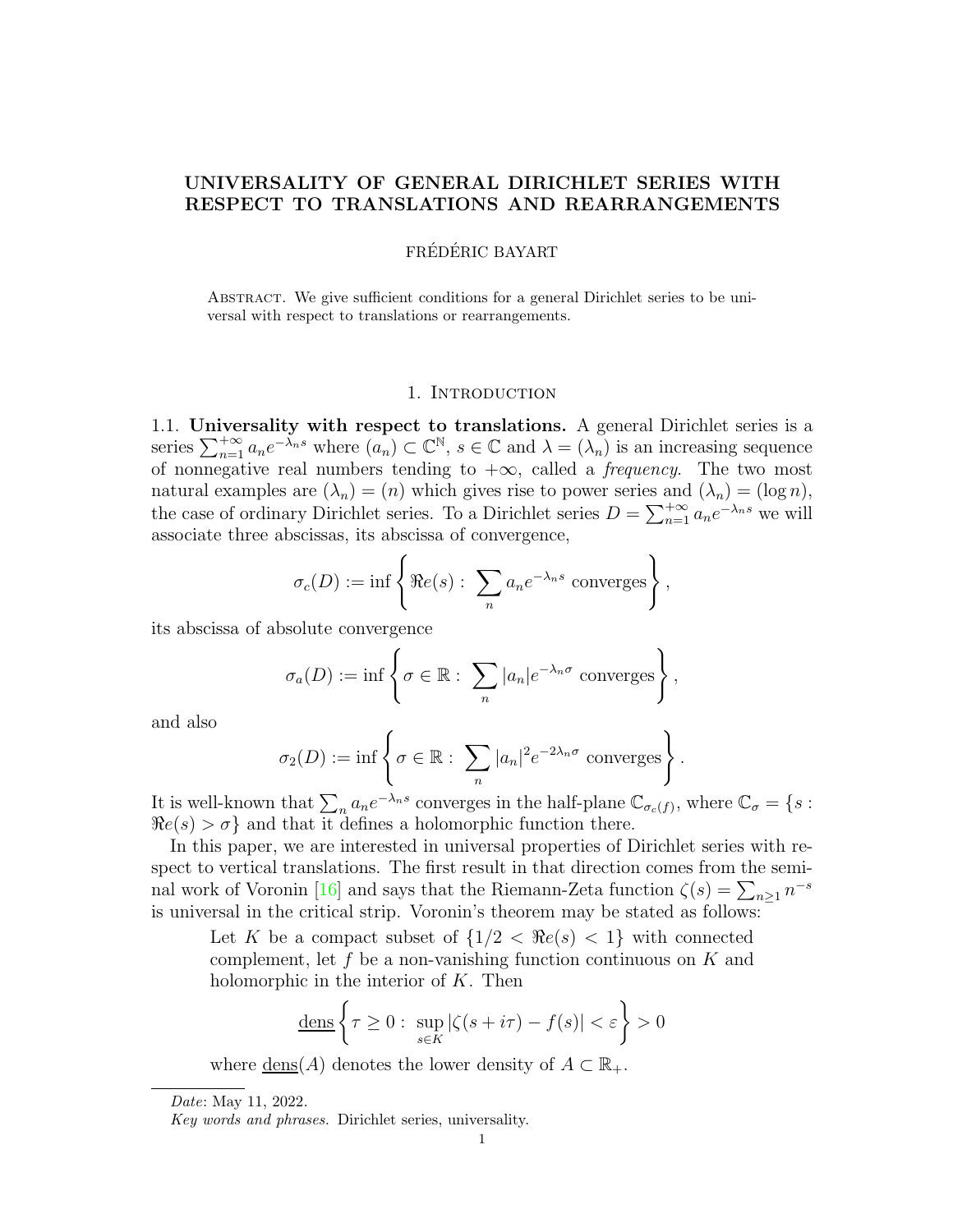Since then, many works have been done on this subject proving universality (and more) in various classes of Dirichlet series, see the survey paper [13]. Most of these examples are ordinary Dirichlet series. Regarding general Dirichlet series, it is worth mentioning the universality of Lerch Zeta functions defined by

$$
\zeta(s;\alpha,\lambda) = \sum_{n=0}^{+\infty} e^{2\pi i \lambda n} (n+\alpha)^{-s}
$$

where  $0 < \alpha \leq 1$  and  $\lambda \in \mathbb{R}$ . The universality of  $\zeta(\cdot; \alpha, \lambda)$  can be expressed in the following form:

Let  $0 < \alpha \leq 1$  be transcendental and let  $\lambda \notin \mathbb{Z}$ . Let K be a compact subset of  $\{1/2 < \Re e(s) < 1\}$  with connected complement, let f be a function continuous on K and holomorphic in the interior of K. Then

$$
\underline{\text{dens}}\left\{\tau\geq 0:\ \sup_{s\in K}|\zeta(s+i\tau;\alpha,\lambda)-f(s)|<\varepsilon\right\}>0.
$$

Observe now that we do not assume that  $f$  does not vanish and we will say that  $\zeta(\cdot;\alpha,\lambda)$  is strongly universal in  $\{1/2 \langle \Re e(s) \rangle \langle 1 \rangle\}$ . In fact, one can also prove universal properties of  $\zeta(\cdot;\alpha,\lambda)$  when  $\alpha$  is rational (but the method is rather different and reduces to Voronin's type results), see [12] for details.

The first attempt to get a general result of (strong) universality for general Dirichlet series was done in [11]. Assume that  $(\lambda_n)$  is linearly independent over Q. Let  $\sigma_0 < \sigma_a(D)$ , put  $r(x) = \sum_{\lambda_n \leq x} 1$  and  $c_n = a_n \exp(-\lambda_n \sigma_a(D))$ . We assume that

- (i) D cannot be represented as an Euler product;
- (ii) D can be continued meromorphically to  $\{\Re e(s) > \sigma_0\}$ , and holomorphically in  $\{\sigma_0 < \Re e(s) < \sigma_a(D)\};$
- (iii) For  $\sigma > \sigma_0$ ,  $D(s) = O(|t|^{\alpha})$  with some  $\alpha > 0$  (here and elsewhere, we write  $s = \sigma + it);$
- (iv) For  $\sigma > \sigma_0$ ,

$$
\int_{-T}^{T} |D(\sigma + it)|^2 dt = O(T);
$$

(v)  $r(x) = Cx^{\kappa} + O(1)$  with  $\kappa > 1$ ;

(vi)  $|c_n|$  is bounded and  $\sum_{\lambda_n \leq x} |c_n|^2 = \theta r(x) (1 + o(1))$  for some  $\theta > 0$ .

Then D is strongly universal in  $\{\sigma_0 < \Re e(s) < \sigma_a(D)\}.$ 

This result gives sense to the conjecture of Linnik and Ibragimov that all "reasonable" Dirichlet series meromorphically continuable to the left of the half-plane of absolute convergence are universal in some suitable region. However, the conditions (v) and (vi) are rather rigid (and they are not satisfied by the Lerch Zeta functions) whereas, given a Dirichlet series, it is not so easy to testify whether (iv) holds true.

Let us compare the Riemann Zeta function and Lerch Zeta functions,  $\lambda \notin \mathbb{Z}$ . In the former case  $\sigma_c(\zeta) = \sigma_a(\zeta) = 1$  and  $\zeta$  is universal in a strip where it is defined by analytic continuation. In the latter case,  $\sigma_c(\zeta(\cdot; \alpha, \lambda) = 0 < \sigma_a(\zeta(\cdot; \alpha, \lambda)) = 1$  and  $\xi(\cdot;\alpha,\lambda)$  is universal in a strip where the Dirichlet series converges. In this paper, we will mainly consider Dirichlet series D for which  $\sigma_c(D) < \sigma_a(D)$  and we will investigate universal properties of D in the strip  $\{\sigma_c(D) < \Re\epsilon(s) < \sigma_a(D)\}\)$ , or in a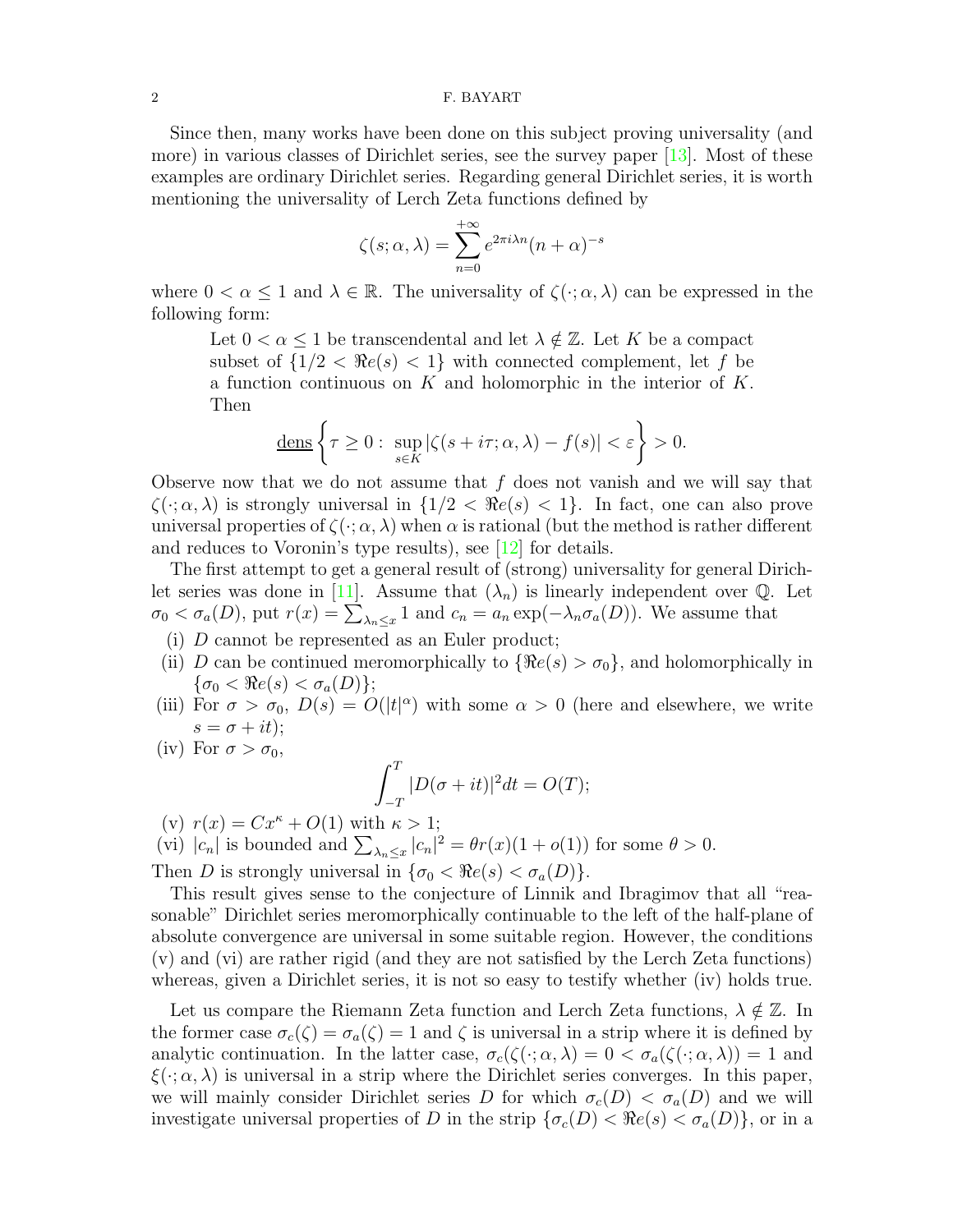smaller one. In particular, the condition  $\sigma_c(D) < \sigma_a(D)$  implies that the sequence  $(\lambda_n)$  satisfies  $\limsup_{n\to+\infty}\frac{\log n}{\lambda_n}$  $\frac{\log n}{\lambda_n} > 0$ , which means that  $(\lambda_n)$  cannot grow too fast to  $+\infty$ .

A consequence of our results is the following theorem showing strong universality by only looking at the frequency and the coefficients of a Dirichlet series.

**Theorem 1.1.** Let  $\sigma_0 \in \mathbb{R}$  and let  $D(s) = \sum_{n \geq 1} a(n) e^{-\lambda(n)s}$  be a Dirichlet series satisfying the following assumptions:

- (i)  $\sigma_2(D) \leq \sigma_0 < \sigma_a(D)$ ;
- (ii) for all  $n \geq 1$ ,  $a(n) = \rho(n)e^{i\omega n}$  for some  $\omega \notin 2\pi \mathbb{Z}$  and  $\rho(n) \geq 0$ ;
- (iii)  $\lambda, \rho : [1, +\infty) \to [0, +\infty)$  are C<sup>2</sup>-functions with  $\lambda$  increasing and tending to  $+\infty$  and  $\lambda'$  nonincreasing and tending to 0;
- (iv) for all  $\sigma > \sigma_0$ , the function  $x \mapsto \rho(x)e^{-\lambda(x)\sigma}$  is nonincreasing;
- (v) for all  $\alpha, \beta > 0$ , there exist  $C > 0$  and  $x_0 \ge 1$  such that, for all  $x \ge x_0$ ,

$$
\sum_{\lambda(n)\in\left[x,x+\frac{\alpha}{x^2}\right]} |a(n)| \ge Ce^{(\sigma_a(D)-\beta)x};
$$

(vi) the sequence  $(\lambda(n))$  is  $\mathbb Q$ -linearly independent.

Let K be a compact subset of  $\{\sigma_0 \prec \Re e(s) \prec \sigma_a(D)\}\$  with connected complement, let  $f$  be a function continuous on  $K$  and holomorphic in the interior of  $K$ . Then

$$
\underline{\text{dens}}\left\{\tau>0:\sup_{s\in K}|D(s+i\tau)-f(s)|<\varepsilon\right\}>0.
$$

This theorem leads to several very simple examples: the first one generalizes Lerch Zeta functions.

**Example 1.2.** Let  $P \in \mathbb{R}_d[X]$  with  $d \geq 1$  and  $\lim_{+\infty} P = +\infty$ , let  $Q \in \mathbb{R}_{d-1}[X]$ , let  $\omega \in \mathbb{R} \backslash 2\pi\mathbb{Z}$  and let  $\gamma \in \mathbb{R}$ . Assume moreover that  $(\log(P(n))_{n>1}$  is Q-linearly independent. Then the Dirichlet series  $D(s) = \sum_{n\geq 1} Q(n) (\log n)^{\gamma} e^{i\omega n} (P(n))^{-s}$  is strongly universal in  $\{(2d-1)/2d < \Re e(s) < 1\}.$ 

One can also find examples where the frequency grows very slowly with a halfplane of universality.

**Example 1.3.** Let  $\gamma \ge e-1$  be such that  $(\log \log(n+\gamma))_{n\ge 1}$  is Q-linearly independent and let  $\omega \notin 2\pi \mathbb{Z}$ . Let

$$
D(s) = \sum_{n\geq 1} \frac{e^{i\omega n}}{n} e^{-(\log \log(n+\gamma))s}.
$$

Then D is strongly universal in  $\{\Re e(s) < 1\}.$ 

Let us comment the assumptions of Theorem 1.1. (iii) is a way to quantify that  $\lambda$  does not go to quickly to  $+\infty$ . (ii) and (iv) are the natural conditions to ensure that  $\sigma_c(D) \leq \sigma_0$  whereas (vi) is mandatory to apply Kronecker's theorem. Only (v) could be surprizing. The Bohr-Cahen formula for  $\sigma_a(D)$  ensures that, for all  $\beta > 0$ , for all  $N \geq 1$ , there exists  $x \geq N$  such that  $\sum_{\lambda(n)\leq x} |a(n)| \geq Ce^{(\sigma_a(D)-\beta)x}$ . Condition (v) means that the sequence  $(\lambda(n))$  grows and the sequence  $(a(n))$  decreases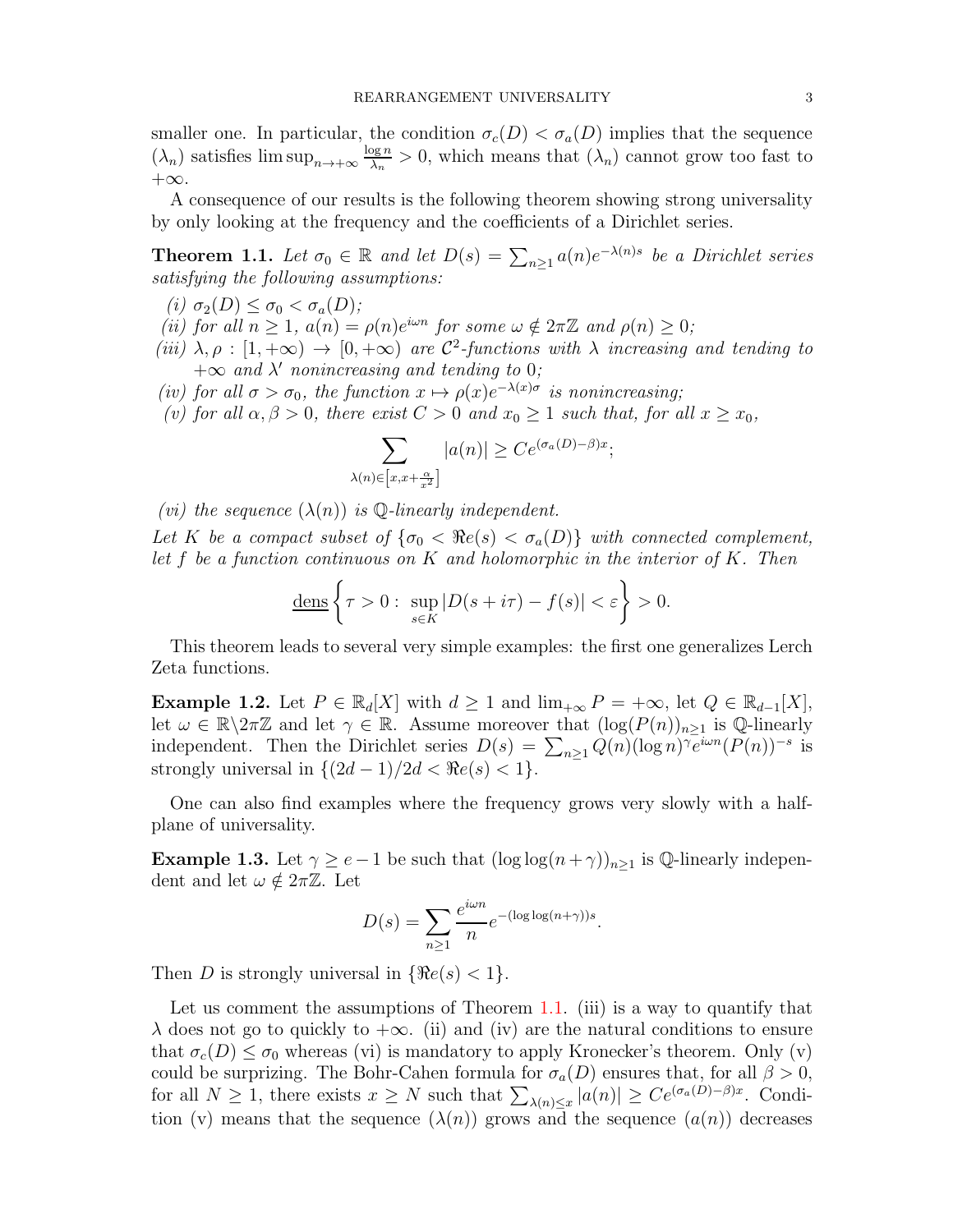sufficiently slowly so that this inequality remains true if we restrict the sum to a small neighbourhood of x.

 $\sum_{n\geq 1} p_n^{-s}$ , where  $(p_n)$  is the increasing sequence of prime numbers, has not been Among the classical Dirichlet series, it seems that the prime number series  $D(s)$  = investigated from the point of view of universality. Observe that it more difficult to extend meromorphically D to  $\mathbb{C}_{1/2}$  and that, if we do not assume the Riemann hypothesis, we just know that it extends meromorphically to  $\mathbb{C}_{1/2}$  by removing some horizontal line segments (see Section 6.2). Nevertheless, from the universality of  $\log \zeta$ , we will be able to deduce that of D.

**Theorem 1.4.** Let  $D(s) = \sum_{n \geq 1} p_n^{-s}$ . Let K be a compact subset of  $\{1/2 < \Re e(s) < \Re e(s) \}$  $1$  with connected complement, let f be a function continuous on K and holomorphic in the interior of K. Then the set of posive real numbers  $\tau$  such that  $D(\cdot + i\tau)$  is well-defined on K and satisfies

$$
\sup_{s \in K} |D(s + i\tau) - f(s)| < \varepsilon
$$

has positive lower density.

1.2. **Rearrangement universality.** The second problem we face in this paper is that of rearrangement universality of general Dirichlet series. Let X be a topological vector space and let  $(x_n)$  be a sequence of vectors in X. Assume that the series  $\sum_{n} x_n$  is conditionally convergent, namely that  $\sum_{n} x_n$  converges but that there exists a permutation  $\sigma$  of N such that  $\sum_{n} x_{\sigma(n)}$  diverges. A natural question is to study the sum range of  $\sum x_n$ , namely the set of elements  $x \in X$  such that  $\sum_n x_{\sigma(n)}$ converges to x for some permutation  $\sigma$ . The extremal behaviour is attained when the sum range is the whole space X. This is always the case when X is the real line by a famous theorem of Riemann; when  $X$  is a finite-dimensional vector space, Steinitz theorem asserts that the sum range of  $\sum x_n$  is always an affine subset of X and it also gives a description of this sum range.

A natural example of conditionally convergent series is given by general Dirichlet series for which  $\sigma_c(D) < \sigma_a(D)$ . In that case, the Dirichlet series  $\sum_n a_n e^{-\lambda_n s}$ converges conditionally in the strip  $\{s : \sigma_c(D) < \Re e(s) < \sigma_a(D)\}\$ . Is this series universal with respect to rearrangements in this strip?

**Definition 1.5.** Let  $D(s) = \sum_n a_n e^{-\lambda_n s}$  be a Dirichlet series with  $\sigma_c(D) < \sigma_a(D)$ . We say that D is rearrangement universal if, for all  $f \in H(\Omega)$ , where  $\Omega$  is the strip  $\{s: \sigma_c(D) < \Re e(s) < \sigma_a(D)\}\$ , there exists a permutation  $\sigma$  of N such that  $\sum_n a_{\sigma(n)} e^{-\lambda_{\sigma(n)} s}$  converges to f in  $H(\Omega)$ .

This question seems to have been considered for the first time in [6], where the authors show that for almost all choices of signs  $(\theta_n)$ ,  $\sum_n \theta_n n^{-s}$  and  $\sum_n \theta_n p_n^{-s}$  are (locally) rearrangement universal in the smaller strip  $\{s \in \mathbb{C} : 1/2 < \Re e(s) < 1\}.$ 

Our aim, in this paper, is to prove the following sufficient condition for rearrangement universality of Dirichlet series.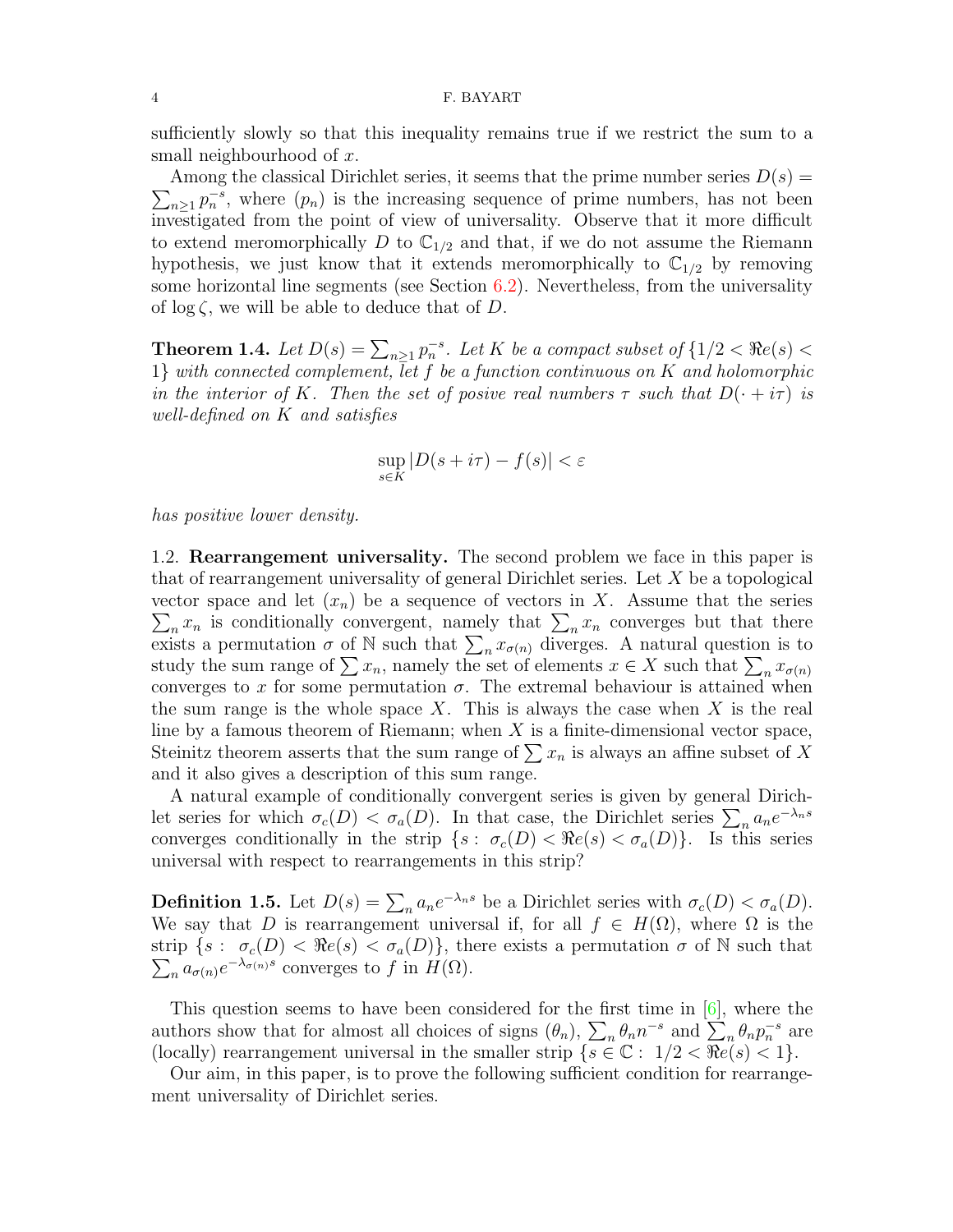**Theorem 1.6.** Let  $D(s) = \sum_n a_n e^{-\lambda_n s}$  be a Dirichlet series with  $\sigma_c(D) < \sigma_a(D)$ . Assume that for all  $\alpha, \beta > 0$ , there exist  $C > 0$  and  $x_0 \ge 1$  such that, for all  $x \ge x_0$ ,

$$
\sum_{\lambda(n)\in\left[x,x+\frac{\alpha}{x^2}\right]}|a(n)|\geq Ce^{(\sigma_a(D)-\beta)x}.
$$

Then D is rearrangement universal.

Of course since the condition appearing in Theorem 1.6 also appears in Theorem 1.1, Examples 1.2 and 1.3 yield rearrangement universal Dirichlet series. There are also some other examples, like  $D(s) = \sum_n (-1)^n n^{-s}$  and  $D(s) = \sum_n (-1)^n p_n^{-s}$ , or more generally  $D(s) = \sum_n z_n n^{-s}$  and  $D(s) = \sum_n z_n p_n^{-s}$  for all  $(z_n) \in \mathbb{T}^\infty$  such that  $\sigma_c(D) < \sigma_a(D)$ , where  $\mathbb{T}^{\infty} = \{(z_n) : |z_n| = 1 \text{ for all } n \geq 1\}.$ 

It does not come as a surprise that universality with respect to translations and rearrangement universality are linked. For instance, Voronin's original proof was based on Pecherskii's rearrangement theorem in Hilbert spaces.

1.3. Organisation of the paper. The paper is organized as follows: Section 2 contains some preliminary lemmas whereas Section 3 is devoted to the proof of Theorem 1.6. The proof of Theorem 1.1 is divided into Sections 4 and 5. Examples are detailed in Section 6.

#### 2. Useful results

We shall use the following lemma on functions with exponential growth. Several variants of it have already appeared in the literature.

**Lemma 2.1.** Let f be an entire function of exponential type. Assume that there exists  $d > 0$  and a sequence  $(x_i)$  of real numbers tending to  $+\infty$  such that, for all  $j \geq 1, |f(x_j)| \geq e^{-dxj}$ . Then there exist  $\alpha > 0$  and a sequence of real numbers  $(y_j)$ tending to  $+\infty$  such that, for all  $j \geq 1$ , for all  $x \in [y_j, y_j + \frac{\delta}{n^2}]$  $y_j^2$  $|f(x)| \geq e^{-dy_j}/2.$ 

*Proof.* Extracting if necessary, we may and shall assume that  $x_j \geq j$  for all  $j \geq 1$ . Since  $f$  is an entire function of exponential type, we may write it

$$
f(z) = \sum_{n\geq 0} a_n z^n
$$

where the coefficients  $a_n$  satisfy  $|a_n| \leq CR^n/n!$  for all  $n \geq 0$ , where C and R depend only on  $f_j$ . For  $N \geq 1$ , we set  $P_N(z) = \sum_{n=0}^N a_n z^n$ . Let now  $j \geq 2$  and  $x \in [x_j - 1, x_j + 1]$ . Then

$$
|f(x) - P_N(x)| \le C \sum_{n=N+1}^{+\infty} |a_n| \cdot |x^n|
$$
  
\n
$$
\le C \frac{R^{N+1}(x_j+1)^{N+1}}{(N+1)!} \sum_{n=0}^{+\infty} \frac{R^n(x_j+1)^n}{n!}
$$
  
\n
$$
\le C \left(\frac{eR(x_j+1)}{N+1}\right)^{N+1} \exp\left(R(x_j+1)\right)
$$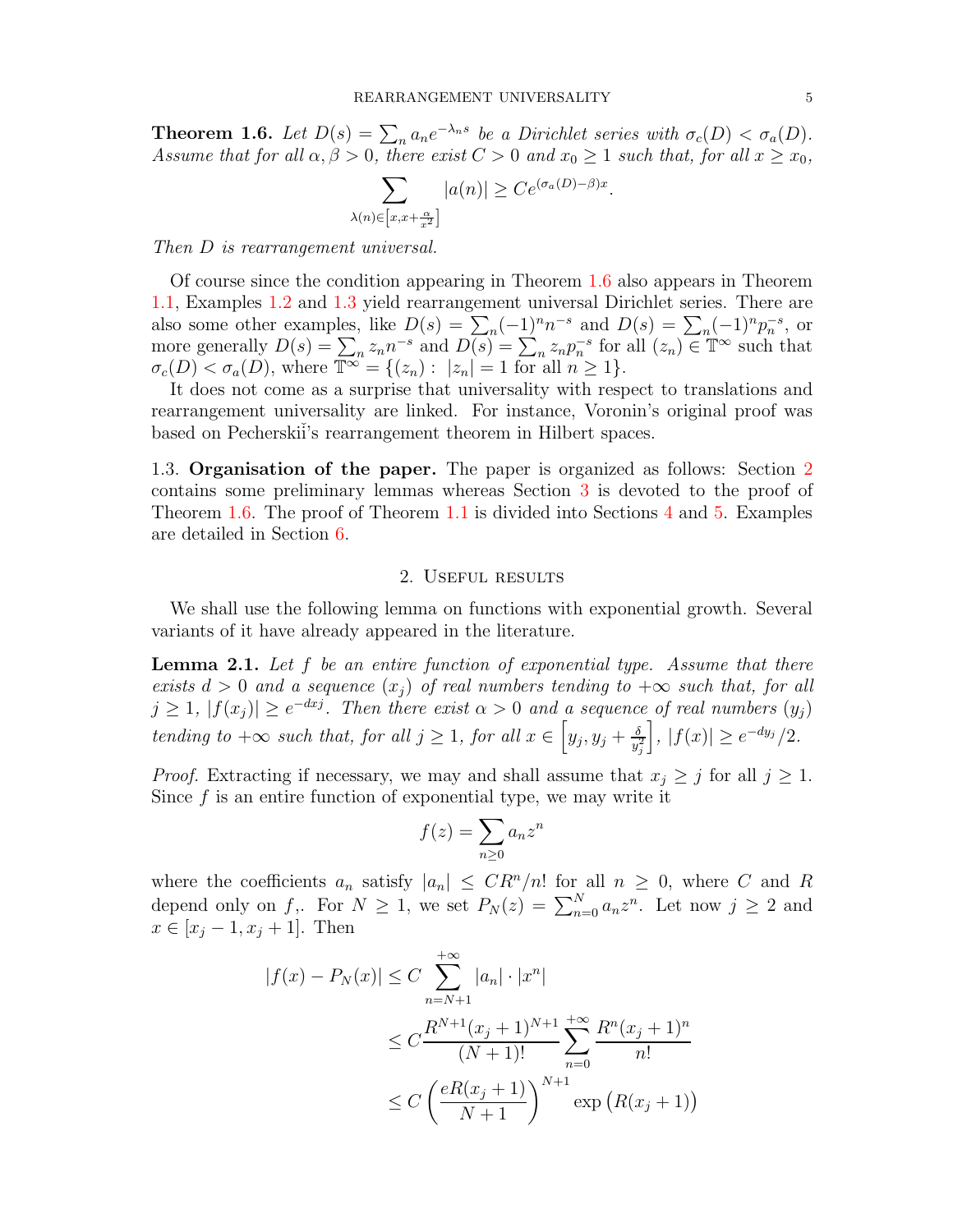by Stirling formula. Let  $M \geq 1$  be sufficiently large so that

$$
-M\log(M) + M\log(eR) + R < -d
$$

and set  $N_j = \lfloor Mx_j \rfloor$ . Then

$$
|f(x) - P_{N_j}(x)| \le C' \exp(Mx \log(eR) + Rx - Mx \log(M))
$$
  
=  $o(e^{-dx}).$ 

Now, |f| attains its maximal value on  $[x_j - 1/j, x_j + 1/j]$  at some  $y_j$ . Let  $I_j =$  $[y_j, y_j + \alpha/y_j^2]$  where  $\alpha = 1/8M^2$ . Then, assuming that  $x \in I_j$ , by Markov's inequality for real polynomials,

$$
|f(x)| \ge |f(y_j)| - |f(x) - P_{N_j}(x)| - |P_{N_j}(x) - P_{N_j}(y_j)| - |P_{N_j}(y_j) - f(y_j)|
$$
  
\n
$$
\ge |f(y_j)| - N_j^2 |x - y_j| \sup_{[x_j - 1/j, x_j + 1/j]} |P_{N_j}| + o(e^{-dy_j})
$$
  
\n
$$
\ge |f(y_j)| - \frac{1}{4} (|f(y_j)| + o(e^{-dy_j})) + o(e^{-dy_j})
$$
  
\n
$$
\ge \frac{3}{4} |f(y_j)| + o(e^{-dy_j})
$$
  
\n
$$
\ge \frac{3}{4} e^{-dx_j} + o(e^{-dy_j})
$$
  
\n
$$
\ge \frac{1}{2} e^{-dy_j}
$$

provided j is large enough.

Our next lemma is a fundamental result giving a sufficient condition for a series in a nuclear Fréchet space to be rearrangement universal. It is due to Banaszczyk  $\vert 1 \vert$ .

**Lemma 2.2.** Let X be a nuclear Fréchet space and let  $(x_n)$  be a sequence of elements of X such that  $\sum_n x_n$  is convergent. Assume moreover that for all  $\phi \in X^*$ ,  $\sum_n |\phi(x_n)| = +\infty$ . Then for all  $x \in X$ , there exists a permutation  $\sigma$  of  $\mathbb N$  such that  $x = \sum_{n} x_{\sigma(n)}.$ 

We will be able to apply this lemma because for any strip  $\Omega \subset \mathbb{C}$ ,  $H(\Omega)$  is nuclear as the following lemma indicates (see  $[9, p. 499]$  for a proof).

**Lemma 2.3.** For every nonempty open set  $\Omega \subset \mathbb{C}$ , the Fréchet space  $H(\Omega)$  of all holomorphic functions on  $\Omega$  is nuclear.

To prove the density of vertical translates of Dirichlet series, we will use the following lemma showing the density of some sums of Dirichlet series. It can be found in  $[10,$  Theorem 6.3.10].

**Lemma 2.4.** Let U be a simply connected domain of  $\mathbb{C}$  and let  $(f_n)$  be a sequence in  $H(U)$  satisfying:

a) if  $\mu$  is a complex Borel measure on  $(\mathbb{C}, \mathcal{B}(\mathbb{C}))$  with compact support contained in U such that there exists  $r \geq 0$  with  $\int_U s^r d\mu \neq 0$ , then

$$
\sum_{n}\left|\int_{U}f_{n}d\mu\right| = +\infty;
$$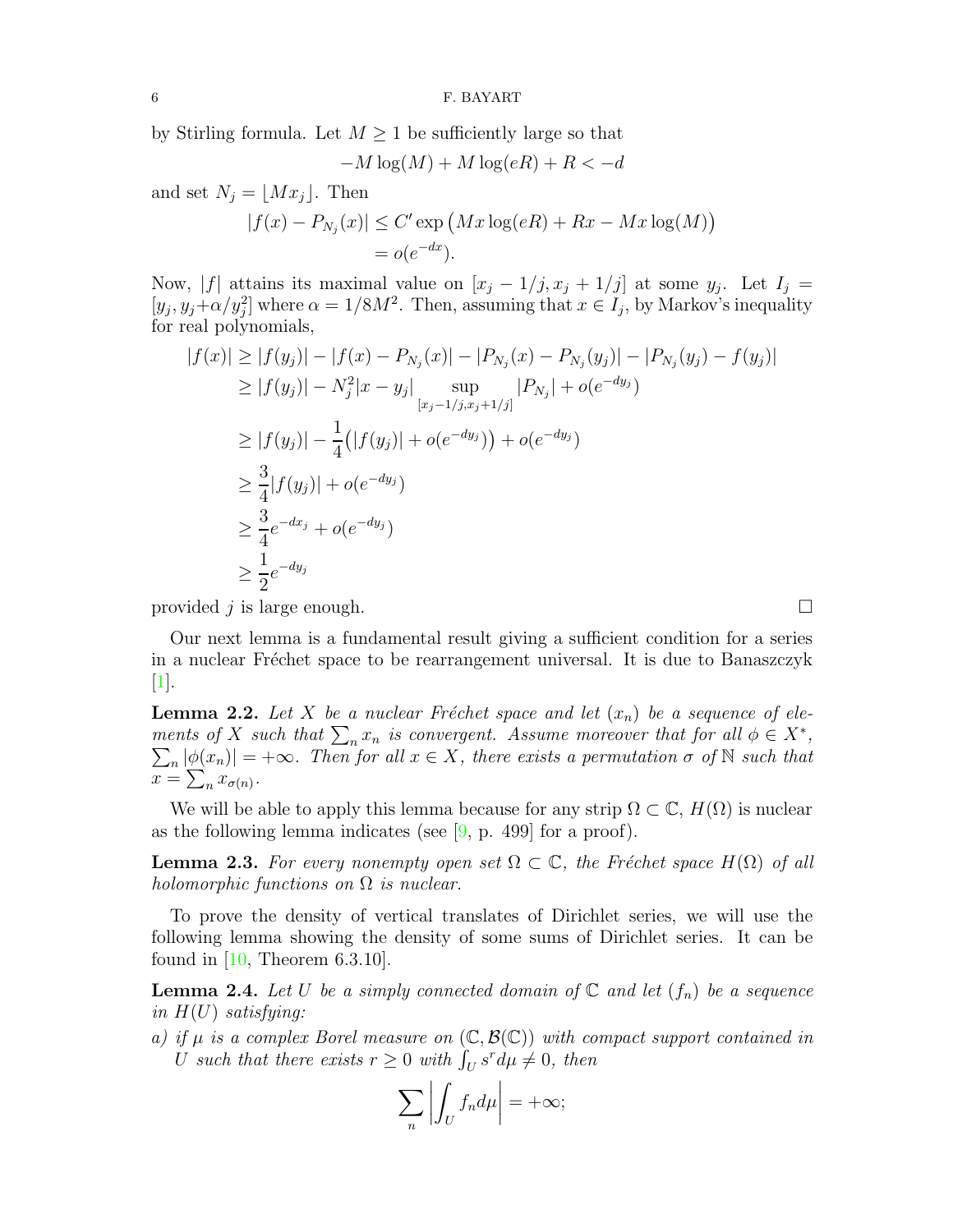b) the series  $\sum_{n\geq 1} f_n$  converges in  $H(U)$ ;

c) for any compact set  $K \subset U$ , the series  $\sum_{n\geq 1} \sup_{s\in K} |f_n(s)|^2$  converges. Then the set of all convergent series  $\sum_{n\geq 1} z_n f_n$  with  $z \in \mathbb{T}^\infty$  is dense in  $H(U)$ .

We shall use the following lemma on exponential sums (see  $[8, p. 206]$ ).

**Lemma 2.5.** Let  $a < b$ , let  $f, g$  be two  $C^2$ -functions and let  $\alpha, \beta \in \mathbb{R}, \varepsilon \in (0, 1)$ . We assume that  $f'$  is monotonic with  $\alpha \leq f' \leq \beta$ . Then

$$
\sum_{n=a}^{b} g(n)e^{2\pi i f(n)} = \sum_{\alpha-\varepsilon < m < \beta+\varepsilon} \int_{a}^{b} g(x)e^{2\pi i (f(x)-mx)} dx + O\left(G\left(\varepsilon^{-1} + \log(\beta-\alpha+2)\right)\right)
$$

where the implied constant is absolute and  $G = |g(b)| + \int_a^b |g'(y)| dy$ .

To evaluate some mean squares of Dirichlet polynomials, we will use the classical Montgomery-Vaughan inequality  $(|14|)$ :

**Lemma 2.6.** Let  $n \geq 1$ , let  $\lambda_1, \dots, \lambda_n$  be distinct real numbers and let  $u_1, \dots, u_n$ be complex numbers. Then

$$
\left| \sum_{r \neq s} \frac{\overline{u_r} u_s}{\lambda_r - \lambda_s} \right| \leq \frac{3\pi}{2} \sum_{r=1}^n |u_r|^2 \delta_r^{-1}
$$

where  $\delta_r = \min_{s \neq r} |\lambda_r - \lambda_s|.$ 

#### 3. Proof of Theorem 1.6

By Lemma 2.2, we just need to prove that for all  $\phi \in H(\Omega)^*$ ,  $\sum_n |\phi(a_n e^{-\lambda_n s})|$  =  $+\infty$ . By Hahn-Banach and Riesz theorems, there exist a compact set  $K \subset \Omega$  and  $\mu \in \mathcal{M}(\Omega)$  such that, for all  $f \in H(U)$ ,  $\phi(f) = \int_K f d\mu$ . Let us set  $b = \max(\Re e(s))$ :  $z \in K$  <  $\sigma_a(D)$  and let us denote

$$
\mathcal{L}_{\mu}(z) = \int_{K} e^{-zs} d\mu(s).
$$

One has to prove  $\sum_{n} |a_n| \cdot |\mathcal{L}_{\mu}(\lambda_n)| = +\infty$ . We first observe that  $\mathcal{L}_{\mu}$  is not identically zero. Indeed,  $\mathcal{L}_{\mu}^{(n)}(0) = (-1)^n \phi(s^n)$  and the polynomials are dense in  $H(\Omega)$ . It is easy to check that  $\mathcal{L}_{\mu}$  is an entire function of exponential type. Moreover, Lemma 11.15 of  $|2|$  says that

$$
\limsup_{x \to +\infty} \frac{\log |\mathcal{L}_{\mu}(x)|}{x} \ge -b.
$$

Let  $\beta \in (0, (\sigma_a(D) - b)/2)$ . There exists a sequence of real numbers  $(x_i)$ , tending to  $+\infty$ , such that, for all  $j \geq 1$ ,

$$
|\mathcal{L}_{\mu}(x_j)| \geq e^{-(b+\beta)x_j}.
$$

Let  $\alpha$  and  $(y_j)$  be defined by Lemma 2.1. Then, for all  $j \ge 1$  sufficiently large

$$
\sum_{n} |a_{n}| \cdot |\mathcal{L}_{\mu}(\lambda_{n})| \geq \frac{1}{2} e^{-(b+\beta)y_{j}} \sum_{\lambda_{n} \in [y_{j}, y_{j} + \alpha/y_{j}^{2}]} |a_{n}|
$$
  

$$
\geq C_{\alpha, \beta} e^{-(b+\beta)y_{j}} e^{(\sigma_{a}(D) - \beta)y_{j}}
$$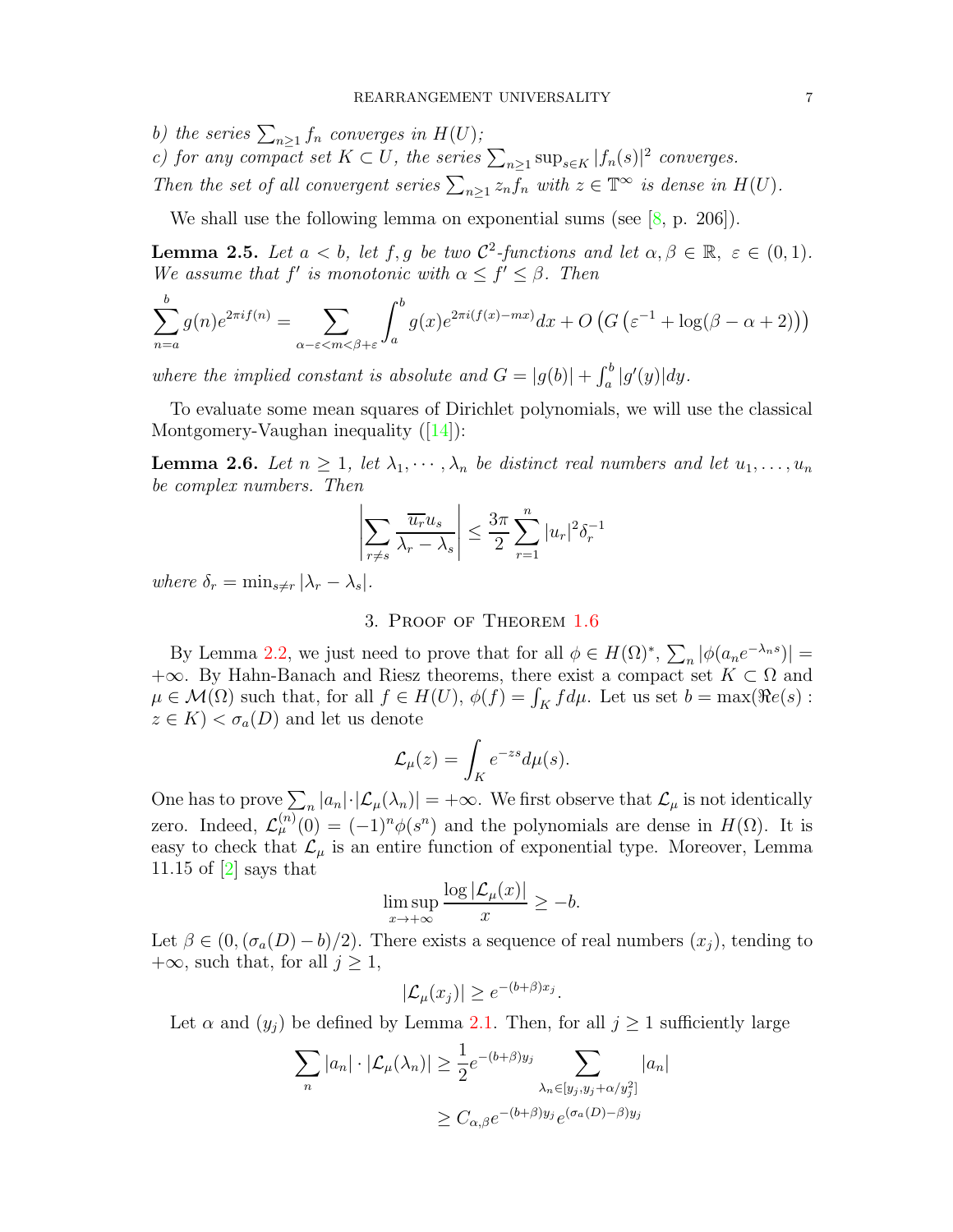$$
\geq C_{\alpha,\beta}e^{(\sigma_a(D)-b-2\beta)y_j}.
$$

The right handside of this inequality may be choosen as large as we want, which ends up the proof.

**Example 3.1.** Let  $D(s) = \sum_{n} (-1)^{n} n^{-s}$ . Then D is rearrangement universal. *Proof.* We just write, for any  $\alpha, \beta, x > 0$ ,

$$
\sum_{n:\ \log(n)\in\left[x,x+\frac{\alpha}{x^2}\right]} 1 \ge C\left(e^{x+\frac{\alpha}{x^2}}-e^x\right)
$$

$$
\ge C'\frac{e^x}{x^2}
$$

$$
\ge C''e^{(1-\beta)x}.
$$

**Example 3.2.** Let  $D(s) = \sum_{n} (-1)^n p_n^{-s}$ . Then D is rearrangement universal. Proof. Using Hadamard - De la Vallée Poussin estimate,

$$
\Pi(x) = \int_2^x \frac{du}{\log u} + O(xe^{-c\sqrt{\log x}}),
$$

we write, for any  $\alpha, \beta, x > 0$ ,

$$
\sum_{n:\ \log(p_n)\in\left[x,x+\frac{\alpha}{x^2}\right]} 1 = \int_{e^x}^{e^{x+\frac{\alpha}{x^2}}} \frac{dx}{\log x} + O\left(e^{x+\frac{\alpha}{x^2}}e^{-c\sqrt{\log\left(x+\frac{\alpha}{x^2}\right)}}\right)
$$
\n
$$
\geq \frac{e^x\left(e^{\frac{\alpha}{x^2}}-1\right)}{x+\frac{\alpha}{x^2}} + O\left(e^{x+\frac{\alpha}{x^2}}e^{-c\sqrt{\log\left(x+\frac{\alpha}{x^2}\right)}}\right)
$$
\n
$$
\geq C\frac{e^x}{x^2}
$$
\n
$$
\geq C'e^{(1-\beta)x}.
$$

## 4. Convergence of a family of measures

Let  $D = \sum_n a(n)e^{-\lambda(n)s}$  be a Dirichlet series with  $\sigma_2(D) < +\infty$  and let  $\Omega$  be the half-plane  $\Omega = {\Re e(s) > \sigma_2(D)}$ . Define for z belonging to the infinite polycircle  $\mathbb{T}^\infty$ ,  $s \in \Omega$  and  $N \geq 1$ ,

$$
D(s, z) = \sum_{n=1}^{+\infty} a(n) z_n e^{-\lambda(n)s}, \ D_N(s, z) = \sum_{n=1}^{N} a(n) z_n e^{-\lambda(n)s}.
$$

Then for any  $s \in \Omega$ ,  $(D_N(s, \cdot))$  is a martingale in  $(\mathbb{T}^\infty, \mathcal{B}(\mathbb{T}^\infty), m_\infty)$  where  $m_\infty$  is the Haar measure on  $\mathbb{T}^{\infty}$ , since  $(z_n)$  is a sequence of independent variables with mean 0. Moreover, for  $s = \sigma + it \in \Omega$ ,

$$
\mathbb{E}(|D_N(s,\cdot)|^2) \le \sum_{n=1}^{+\infty} |a(n)|^2 e^{-2\lambda(n)\sigma} < +\infty
$$

 $\Box$ 

 $\Box$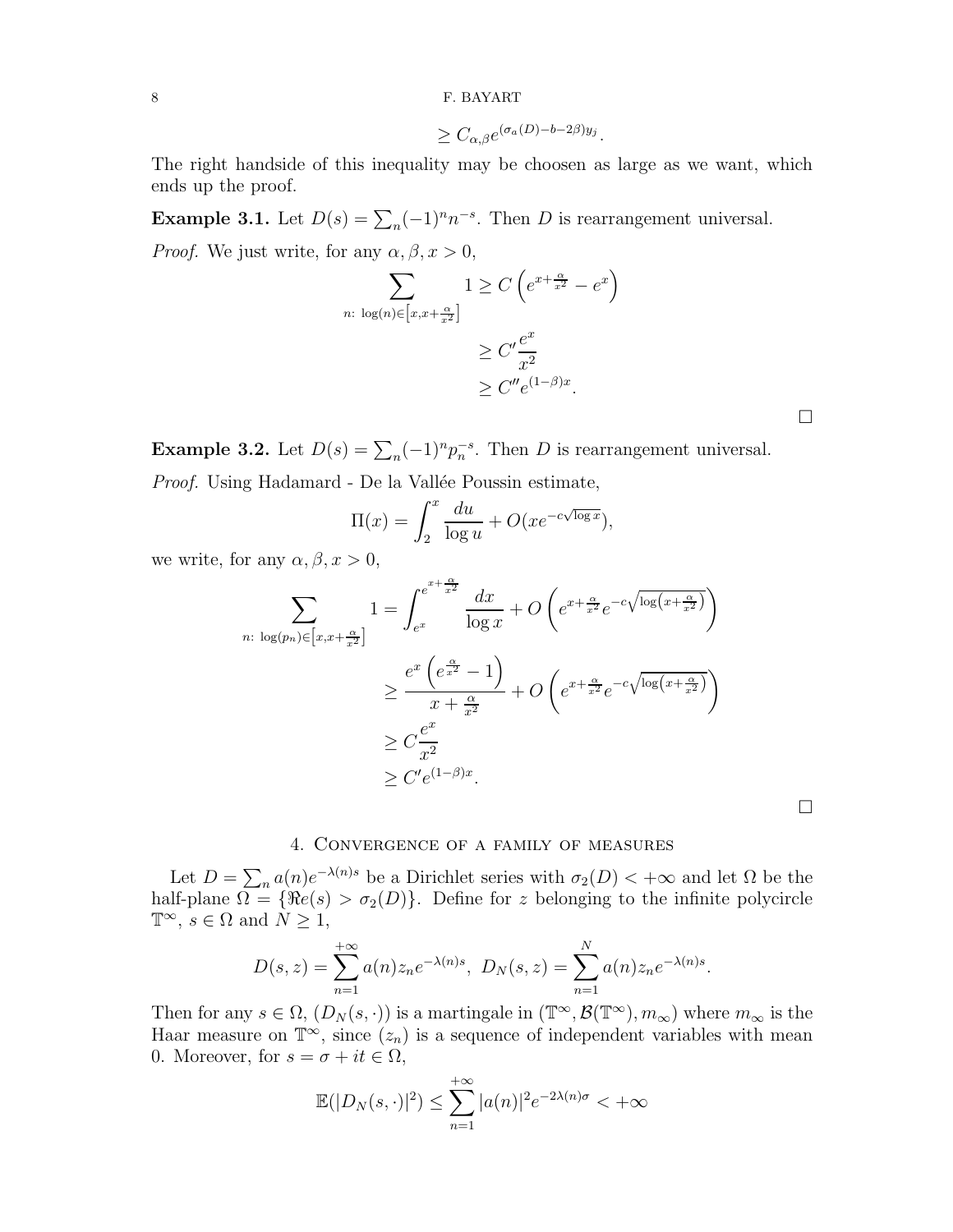since  $\sigma > \sigma_2(D)$ . By Doob's theorem,  $(D_N(s, z))_N$  converges for almost all  $z \in \mathbb{T}^\infty$ . This implies that, for all  $\sigma_1 > \sigma_2(D)$ , the Dirichlet series  $D(\cdot, z)$  converges uniformly on all compact subsets of  $\{\Re e(s) > \sigma_1\}$  for almost all  $z \in \mathbb{T}^\infty$ . Taking a countable intersection, this implies that for almost all  $z \in \mathbb{T}^{\infty}$ ,  $D(\cdot, z)$  converges uniformly on all compact subsets of  $\Omega$ . Therefore,  $D(\cdot, z)$  defines an  $H(\Omega)$ -valued random element on  $(\mathbb{T}^\infty, \mathcal{B}(\mathbb{T}^\infty), m_\infty)$ . We will denote by  $P_D$  be the distribution of  $D(\cdot, z)$ , namely

$$
P_D(A) = m_{\infty} (\{ z \in \mathbb{T}^{\infty} : D(s, z) \in A \}), A \in \mathcal{B}(H(\Omega)).
$$

We intend on the one hand to study the support of  $P_D$  and on the other hand to link it with some probability measure associated to translates of D. We need to introduce a definition:

**Definition 4.1.** Let  $\sigma_0 \in \mathbb{R}$ . We say that a Dirichlet series  $D(s) = \sum_n a(n)e^{-\lambda(n)s}$ with finite abscissa of convergence belongs to  $\mathcal{D}_{w.a.}(\sigma_0)$  provided

- (1) it extends holomorphically to  $\Omega = {\Re e(s) > \sigma_0};$
- $(2) \sigma_2(D) \leq \sigma_0;$
- (3) for all  $\sigma_1 > \sigma_0$ , there exists  $A, B > 0$  such that, for all  $s = \sigma + it$  with  $\sigma \geq \sigma_1$ ,  $|D(\sigma+it)| \leq A + |t|^B;$
- (4) for all  $\sigma_2 > \sigma_1 > \sigma_0$ ,

$$
\sup_{\sigma \in [\sigma_1, \sigma_2]} \sup_{T>0} \frac{1}{T} \int_0^T |D(\sigma+it)|^2 dt < +\infty;
$$

(5) the sequence  $(\lambda(n))$  is  $\mathbb Q$ -linearly independent.

Let  $D = \sum_n a(n)e^{-\lambda(n)s} \in \mathcal{D}_{w.a.}(\sigma_0)$  and let  $\Omega = {\Re e(s) > \sigma_0}.$  Then for all  $\tau \in \mathbb{R}, D(\cdot + i\tau) \in H(\Omega)$  the space of holomorphic functions on  $\Omega$ . For  $T > 0$ , we define a probability measure  $\nu_{T,D}$  on  $(H(\Omega), \mathcal{B}(H(\Omega)))$  by

$$
\nu_{T,D}(A) = \frac{1}{T} \text{meas} \left( \{ \tau \in [0, T] : D(\cdot + i\tau) \in A \} \right), A \in \mathcal{B}(H(\Omega)).
$$

The following result was proved in  $[4]$  (see also  $[5]$ ).

**Theorem 4.2.** Let  $\sigma_0 \in \mathbb{R}$  and let  $D \in \mathcal{D}_{w.a.}(\sigma_0)$ . Then the probability measure  $\nu_{T,D}$  converges weakly to  $P_D$  as  $T \to +\infty$ .

Our first task is to exhibit Dirichlet series belonging to  $\mathcal{D}_{w.a.}(\sigma_0)$  by only looking at the behaviour of the sequences of its coefficients and frequencies.

**Theorem 4.3.** Let  $\sigma_0 \in \mathbb{R}$ , let  $D(s) = \sum_{n=1}^{+\infty} a(n)e^{-\lambda(n)s}$  satisfying the following assumptions:

 $\diamond$   $\sigma_2(D) \leq \sigma_0$ ;  $\Diamond$  for all  $n \geq 1$ ,  $a(n) = \rho(n)e^{i\omega n}$  for some  $\omega \notin 2\pi \mathbb{Z}$  and  $\rho(n) \geq 0$ ;  $\phi \to \lambda, \rho : [1, +\infty) \to [0, +\infty)$  are  $\mathcal{C}^2$ -functions with  $\lambda$  increasing and tending to  $+\infty$  and  $\lambda'$  nonincreasing and tending to 0;  $\Diamond$  for all  $\sigma > \sigma_0$ , the function  $x \mapsto \rho(x)e^{-\lambda(x)\sigma}$  is nonincreasing;  $\Diamond$  the sequence  $(\lambda(n))$  is  $\mathbb{Q}$ -linearly independent.

Then D belongs to  $\mathcal{D}_{w.a.}(\sigma_0)$ .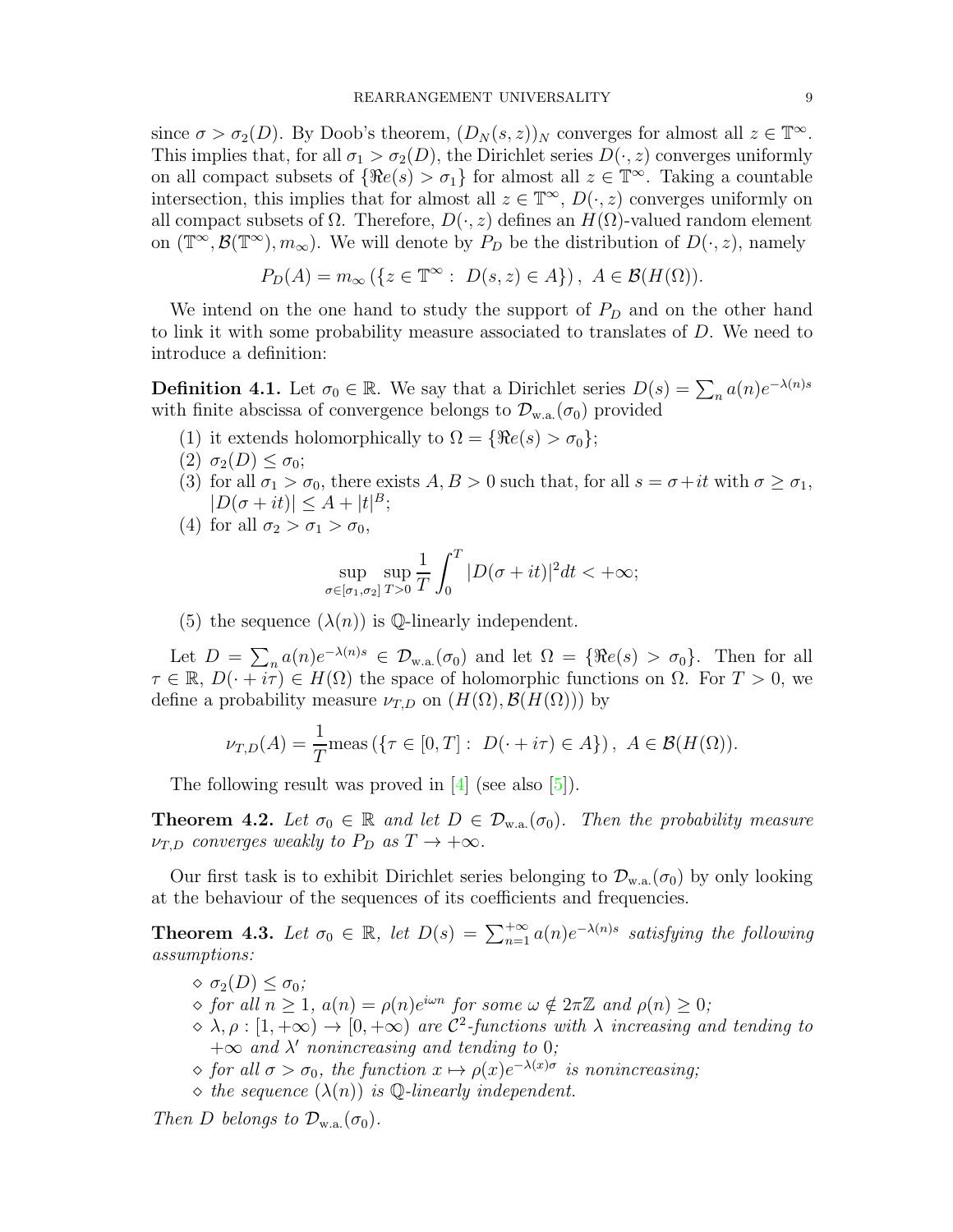*Proof.* Assumptions (1), (2) and (5) of the definition of  $\mathcal{D}_{w.a.}(\sigma_0)$  are immediately satisfied. (3) follows from the fact that a Dirichlet series has finite order in its halfplane of convergence (see [7, Therem 12] for instance). Let us prove the delicate part, namely (4). Let  $\sigma_2 > \sigma_1 > \sigma_0$ , let  $\sigma \in [\sigma_1, \sigma_2]$  and let  $t \geq 0$ . For  $1 \leq x \leq N$ and  $s = \sigma + it$ , we write

$$
D(s) = D_{x-1}(s) + \sum_{n=x}^{N} a(n)e^{-\lambda(n)s} + \sum_{n=N+1}^{+\infty} a(n)e^{-\lambda(n)s}
$$
(4.1)

where  $D_y(s) = \sum_{n \le y} a(n) e^{-\lambda(n)s}$  denotes the partial sum of D. We shall first estimate

$$
\sum_{n=x}^{N} a(n)e^{-\lambda(n)s} = \sum_{n=x}^{N} \rho(n)e^{-\lambda(n)\sigma}e^{i(\omega n - t\lambda(n))}.
$$

One intends to apply Lemma 2.5 to

$$
g(u) = \rho(u)e^{-\lambda(u)\sigma}
$$

$$
f(u) = \frac{1}{2\pi}(\omega u - t\lambda(u)).
$$

To do this, we choose  $x \geq 1$  so that

$$
t\lambda'(x) \le \frac{1}{2}\text{dist}\left(\frac{\omega}{2\pi}, \mathbb{Z}\right). \tag{4.2}
$$

Then for all  $u \in [x, N]$ , we get

$$
\frac{\omega}{2\pi} \ge f'(u) = \frac{\omega}{2\pi} - t\lambda'(u) \ge \frac{\omega}{2\pi} - \frac{1}{2}\text{dist}\left(\frac{\omega}{2\pi}, \mathbb{Z}\right).
$$

This leads us to set  $\alpha = \frac{\omega}{2\pi} - \frac{1}{2}$  $\frac{1}{2}$ dist  $\left(\frac{\omega}{2\tau}\right)$  $\frac{\omega}{2\pi}, \mathbb{Z}$ ),  $\beta = \frac{\omega}{2\pi}$  $\frac{\omega}{2\pi}$  and  $\varepsilon = \frac{1}{4}$  $\frac{1}{4}$ dist  $\left(\frac{\omega}{2\pi}\right)$  $(\frac{\omega}{2\pi}, \mathbb{Z}),$  so that the sum appearing in Lemma  $2.5$  is empty. Moreover, since  $g$  is assumed to be nonincreasing and positive,

$$
|g(N)| + \int_x^N |g'(y)| dy \le g(x).
$$

Thus, letting N to  $+\infty$  in (4.1), we find that

$$
D(s) = D_{x-1}(s) + R(x, s)
$$

with

$$
|R(x,s)| \le C(\omega)\rho(x)e^{-\lambda(x)\sigma}
$$

for those t and x satisfying (4.2) (in this proof, the notation  $C(x_1, \ldots, x_p)$  will denote a positive function depending only on the parameters  $x_1, \ldots, x_p$ , whose value may change from line to line).

Let now  $T > 0$  be large and let  $x \ge 1$  be such that  $T\lambda'(x) = \frac{1}{2}$ dist  $\left(\frac{\omega}{2\tau}\right)$  $\frac{\omega}{2\pi}, \mathbb{Z}$  so that  $(4.2)$  is satisfied for all  $t \in [0, T]$ . In particular,

$$
\frac{1}{T} \int_0^T |R(x, \sigma + it)|^2 dt \le C(\omega) \rho^2(x) e^{-2\lambda(x)\sigma}
$$
  
\n
$$
\le C(\omega) \rho^2(1) e^{-2\lambda(1)\sigma}
$$
  
\n
$$
\le C(D, \sigma_1).
$$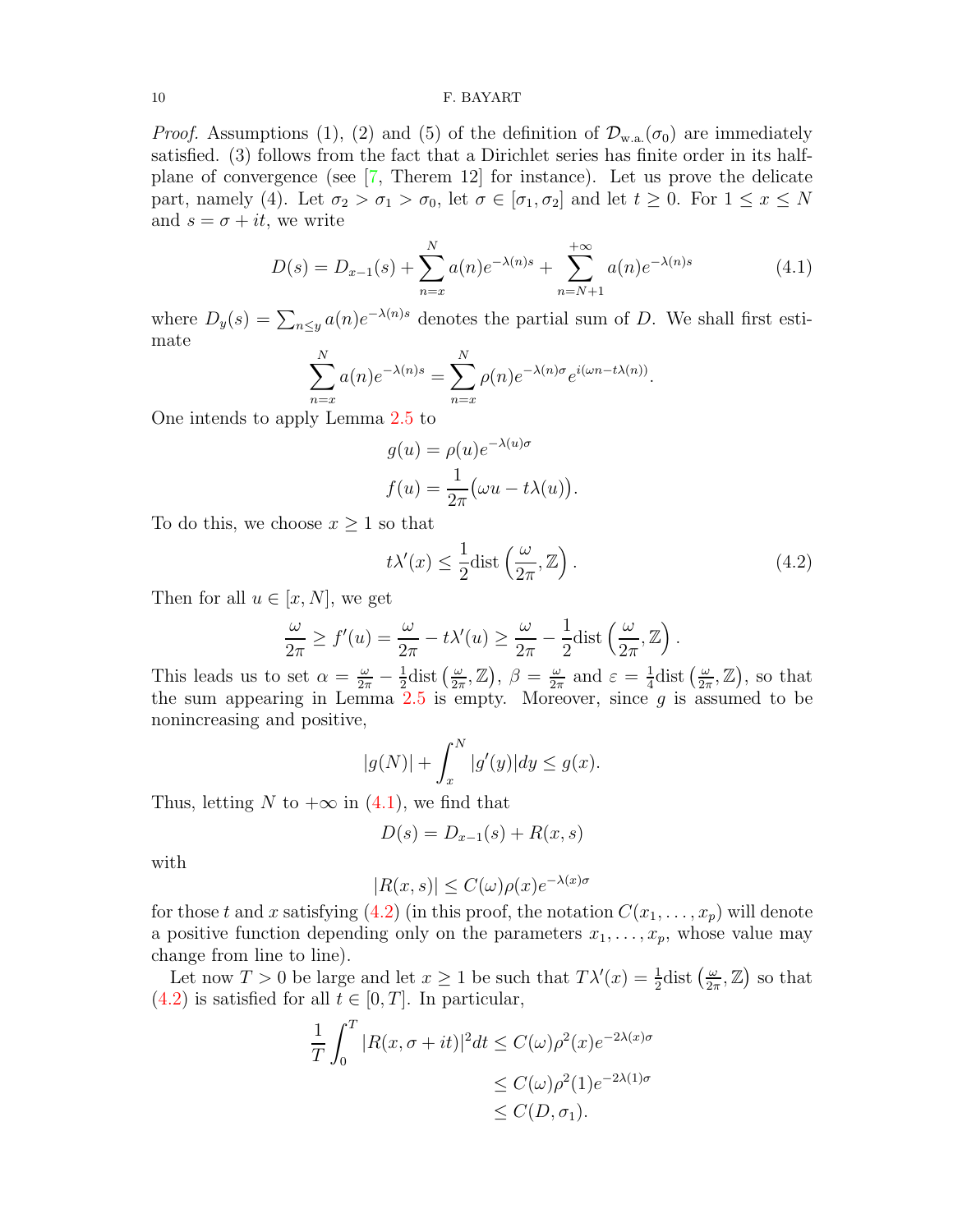Let us turn to  $\int_0^T |D_{x-1}(\sigma + it)|^2 dt$ . For technical reasons, we write

$$
D_{x-1}(s) = a(1)e^{-\lambda(1)s} + \sum_{n=2}^{x-1} a(n)e^{-\lambda(n)s}.
$$

We use the Montgomery-Vaughan theorem to get

$$
\int_{0}^{T} \left| \sum_{n=2}^{x-1} a(n)e^{-\lambda(n)s} \right|^{2} dt
$$
\n
$$
\leq T \sum_{n=2}^{x-1} \rho^{2}(n)e^{-2\lambda(n)\sigma} + \left| \sum_{2 \leq n \neq m \leq x-1} \frac{a(n)e^{-\lambda(n)\sigma} \overline{a(m)}e^{-\lambda(m)\sigma}}{\lambda_{n} - \lambda_{m}} \right( e^{(\lambda(n)-\lambda(m))iT} - 1) \right|
$$
\n
$$
\leq T \sum_{n=1}^{+\infty} \rho^{2}(n)e^{-2\lambda(n)\sigma} + 3\pi \sum_{\substack{n=2 \ n \neq n}}^{x-1} \frac{\rho^{2}(n)e^{-2\lambda(n)\sigma}}{|\lambda(n) - \lambda(n-1)|}
$$
\n
$$
\leq T \sum_{n=1}^{+\infty} \rho^{2}(n)e^{-2\lambda(n)\sigma} + 3\pi \sum_{n=2}^{x-1} \frac{\rho^{2}(n)e^{-2\lambda(n)\sigma}}{\lambda'(n)}
$$

so that we finally obtain

$$
\int_0^T |D_{x-1}(\sigma + it)|^2 dt \le 4T \sum_{n=1}^{+\infty} \rho^2(n) e^{-2\lambda(n)\sigma} + 6\pi \sum_{n=1}^{x-1} \frac{\rho^2(n) e^{-2\lambda(n)\sigma}}{\lambda'(n)}.
$$

We handle the last sum by summing by parts, setting  $S(n) = \sum_{k=1}^{n} \rho^2(k) e^{-2\lambda(k)\sigma}$  so that

$$
\sum_{n=1}^{x-1} \frac{\rho^2(n) e^{-2\lambda(n)\sigma}}{\lambda'(n)} \le \sum_{n=1}^{x-1} S(n) \left( \frac{1}{\lambda'(n)} - \frac{1}{\lambda'(n+1)} \right) + S(x-1) \frac{1}{\lambda'(x)}.
$$

Now, since  $\lambda'$  is nonincreasing and since  $(S(n))$  is bounded by some constant  $C(D, \sigma_1)$ , we find

$$
\sum_{n=1}^{x-1} \frac{\rho^2(n)e^{-2\lambda(n)\sigma}}{\lambda'(n)} \le C(D,\sigma_1) \sum_{n=1}^{x-1} \left( \frac{1}{\lambda'(n+1)} - \frac{1}{\lambda'(n)} \right) + \frac{C(D,\sigma_1)}{\lambda'(x)}
$$
  

$$
\le \frac{C(D,\sigma_1)}{\lambda'(x)}
$$
  

$$
\le C(D,\sigma_1)T.
$$

Finally we have shown as needed that, for all  $\sigma \in [\sigma_1, \sigma_2]$ ,

$$
\frac{1}{T} \int_0^T |D(\sigma + it)|^2 dt \le C(D, \sigma_1).
$$

 $\Box$ 

## 5. Support of a measure and density of translations

The next step in our work is to identify the support of the measure  $P_D$  introduced in the previous section. We recall that if  $S$  is a separable topological space and  $P$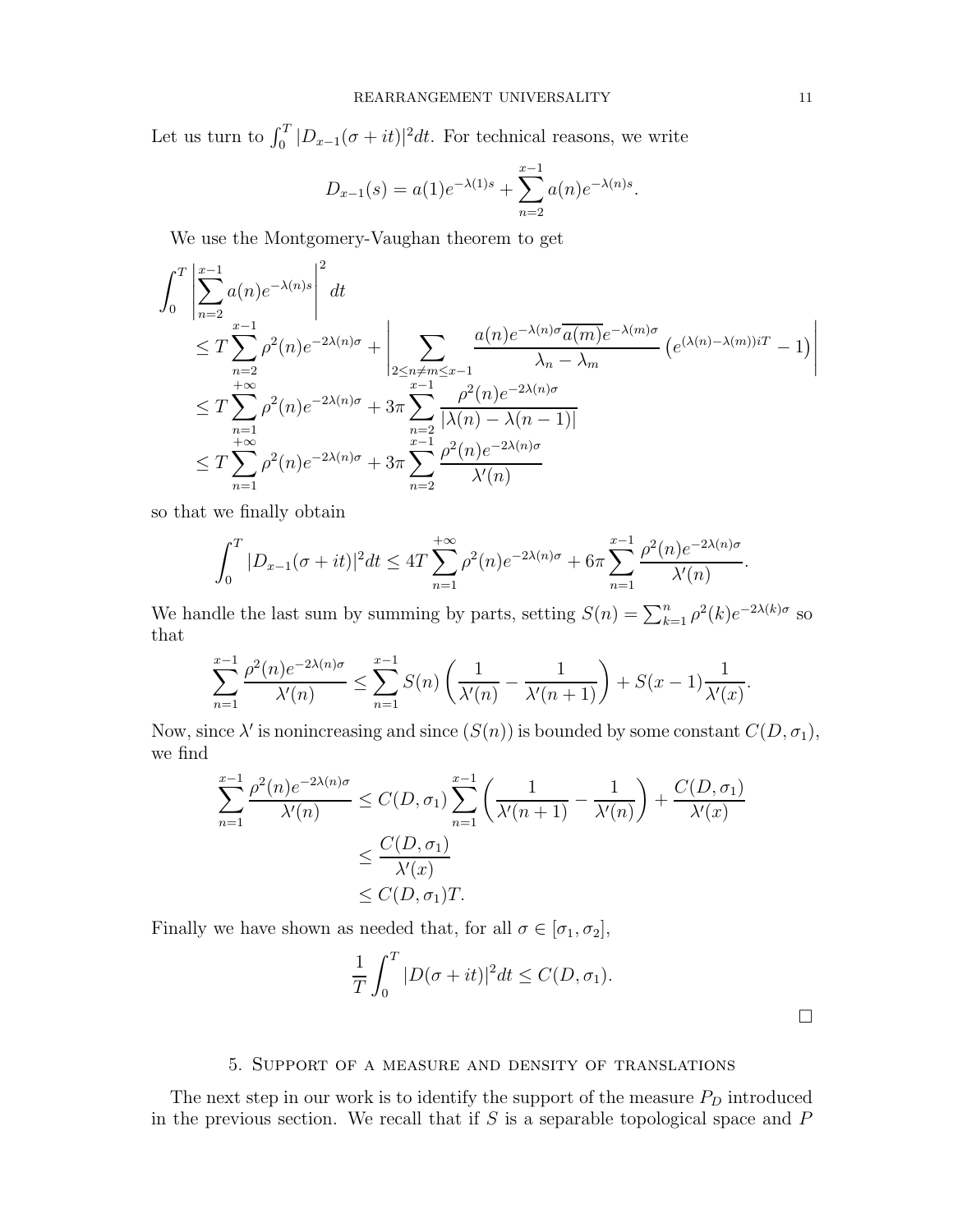is a probability measure on  $(S, \mathcal{B}(S))$ , the support of P is defined by

$$
S_P = \bigcap_{\substack{C \text{closed} \\ P(C)=1}} C.
$$

The support  $S_P$  consists of all  $x \in S$  such that, for every open neighbourhood V of x,  $P(V) > 0$ . Now, let X be an S-valued random element defined on a certain probability space. Then the support of the distribution  $P(X \in A)$ ,  $A \in \mathcal{B}(S)$ , is called the support of the random variable X and is denoted by  $S_X$ .

The following lemma (see  $[10, Thm 1.7.10]$ ) will provide us with the support of  $P_D$ :

**Lemma 5.1.** Let U be a simply connected domain of  $\mathbb{C}$  and let  $(X_n)$  be a sequence of independent  $H(U)$ -valued random variable defined on the same probability space. Assume that the series  $\sum_n X_n$  converges almost surely. Then the support of the sum of this series is the closure of the set of all  $f \in H(U)$  which may be written as a convergent series

$$
f = \sum_{n=1}^{+\infty} f_n, \ f_n \in S_{X_n}.
$$

We next introduce a class of Dirichlet series for which the support of  $P_D$  will be the whole space  $H(U)$ .

**Definition 5.2.** Let  $\sigma_0 \in \mathbb{R}$ . We say that a Dirichlet series  $D = \sum_n a(n)e^{-\lambda(n)s}$ belongs to  $\mathcal{D}_{\text{dens}}(\sigma_0)$  provided

(1)  $\sigma_2(D) \leq \sigma_0 < \sigma_a(D)$ ;

 $\lambda($ 

(2) for all  $\alpha, \beta > 0$ , there exist  $C > 0$  and  $x_0 \ge 1$  such that, for all  $x \ge x_0$ ,

$$
\sum_{n\geqslant\lbrack x,x+\frac{\alpha}{x^{2}}\rbrack}|a(n)|\geq Ce^{(\sigma_{a}(D)-\beta)x}.
$$

Let  $D = \sum_n a(n)e^{-\lambda(n)s} \in \mathcal{D}_{\text{dens}}(\sigma_0)$  and let U be the strip  $\{\sigma_0 < \Re e(s) < \sigma_a(D)\}.$ As mentioned above,  $D(s, z) = \sum_{n \geq 1} a(n) z_n e^{-\lambda(n)s}$  defines an  $H(U)$ -valued random element on  $(\mathbb{T}^{\infty}, \mathcal{B}(\mathbb{T}^{\infty}), m_{\infty})$ . We denote by  $P_{D,U}$  its distribution which is the restriction of  $P_D$  to  $H(U)$ .

**Theorem 5.3.** Let  $\sigma_0 \in \mathbb{R}$ , let  $D \in \mathcal{D}_{\text{dens}}(\sigma_0)$  and let U be the strip  $\{\sigma_0 < \Re e(s) < \sigma_0\}$  $\sigma_a(D)$ . Then the support of  $P_{D,U}$  is  $H(U)$ .

*Proof.* Let  $w \in \mathbb{T}^\infty$  be such that the series  $D(\cdot, w)$  converges in  $\{\Re e(s) > \sigma_0\}$ . We apply Lemma 5.1 with  $X_n(z) = a(n)z_nw_ne^{-\lambda(n)s}$ ,  $z \in \mathbb{T}^\infty$ . The sequence  $(X_n)$  is a sequence of independent random variables on  $(\mathbb{T}^\infty, \mathcal{B}(\mathbb{T}^\infty), m_\infty)$ . The support of each  $X_n$  is the set  $\{a(n)\xi e^{-\lambda(n)s}:\xi\in\mathbb{T}\}$ . Therefore, the support of  $P_{D,U}$  is the closure of all convergent series  $\sum_{n=1}^{+\infty} a(n)z_ne^{-\lambda(n)s}$ , with  $z \in \mathbb{T}^{\infty}$ . One has to show that this latter set is the whole space  $H(U)$ . This is done by applying Lemma 2.4 with  $f_n = a(n)w_ne^{-\lambda(n)s}$ . Indeed, conditions b) and c) are satisfied because  $\sigma_0 \geq \sigma_2(D)$  and because of the choice of w. Regarding a), we consider  $\mu$  a complex measure with compact support K contained in U and such that there exists  $r \geq 0$ with  $\int_U s^r d\mu \neq 0$ . Let  $\mathcal{L}_{\mu}$  be its Laplace transform,  $\mathcal{L}_{\mu}(z) = \int_U e^{-sz} d\mu$ .  $\mathcal{L}_{\mu}$  is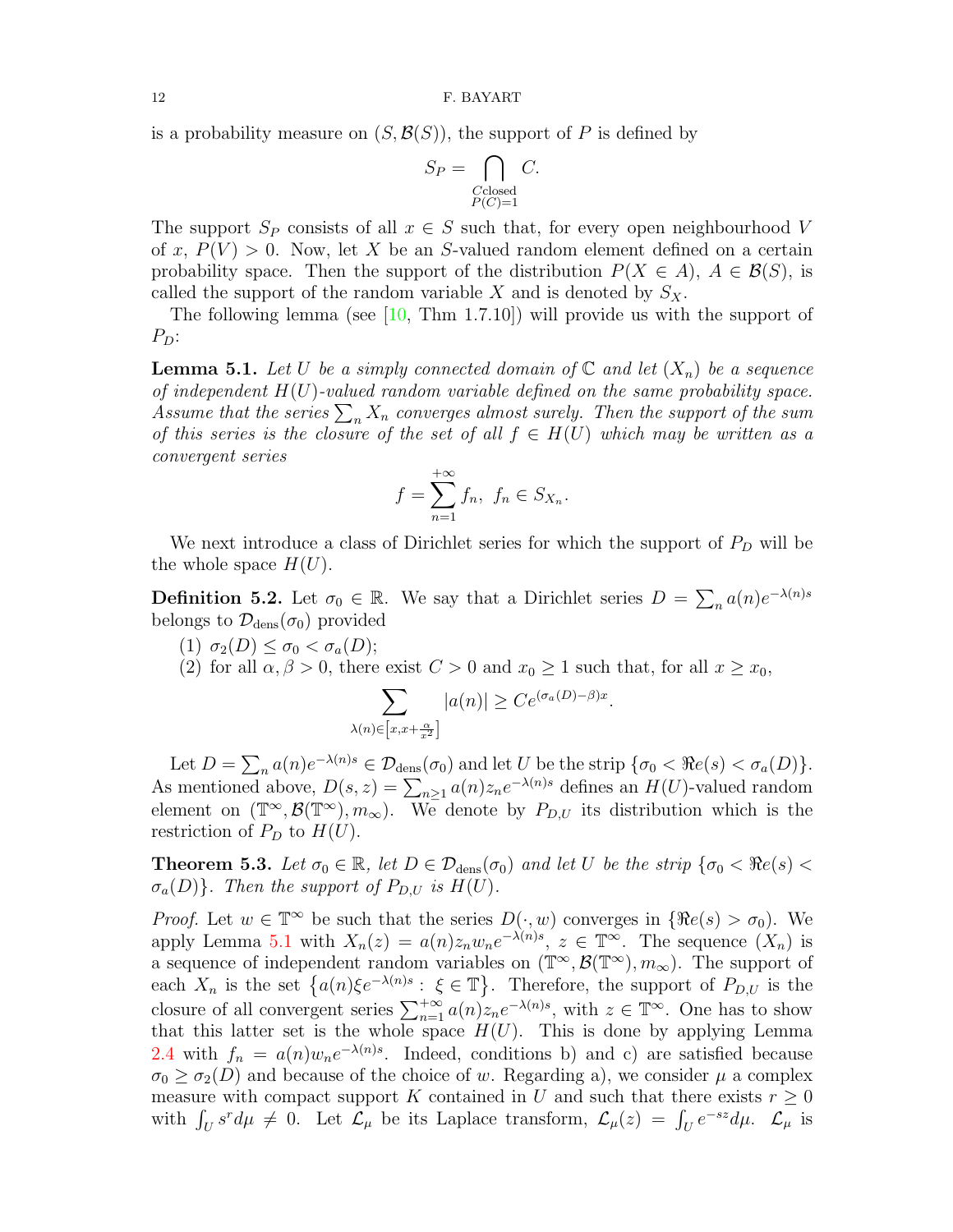nonzero since  $\mathcal{L}_{\mu}^{(r)}(0) = (-1)^r \int_U s^r d\mu$ . Then, arguing as in the proof of Theorem 1.6,

$$
\sum_{n=1}^{+\infty} \left| \int_U f_n d\mu \right| = \sum_n |a(n)| \cdot |\mathcal{L}_{\mu}(\lambda(n))| = +\infty
$$

so that a) is satisfied.  $\square$ 

Finally, if we combine Theorems 4.2 and 5.3, we find a sufficient condition for a general Dirichlet series to be strongly universal in some strip.

**Corollary 5.4.** Let  $\sigma_0 \in \mathbb{R}$  and let  $D \in \mathcal{D}_{w.a.}(\sigma_0) \cap \mathcal{D}_{dens}(\sigma_0)$ . Let K be a compact subset of the strip  $\Omega = {\sigma_0 < \Re e(s) < \sigma_a(D)}$  with connected complement. Let f be a continuous function on K which is holomorphic inside K. Then for all  $\varepsilon > 0$ ,

$$
\underline{\text{dens}}\left\{\tau\in\mathbb{R}_+:\ \sup_{s\in K}|D(s+i\tau)-f(s)|<\varepsilon\right\}>0.
$$

In particular, in view of Theorem 4.3, this yields Theorem 1.1.

#### 6. Examples

6.1. Applications. One has now to exhibit concrete examples of Dirichlet series in  $\mathcal{D}_{w,a}(\sigma_0) \cap \mathcal{D}_{dens}(\sigma_0)$ . The following very easy lemma will be helpful:

**Lemma 6.1.** Let  $P(X) = \sum_{k=0}^{d} b_k X^k$  be a polynomial of degree d, with  $b_d > 0$ . Then there exist  $x_0, y_0 > 0$  such that P induces a bijection from  $[x_0, +\infty)$  to  $[y_0, +\infty)$ , and

$$
P^{-1}(x) =_{+\infty} \frac{1}{b_d^{1/d}} x^{1/d} - \frac{b_{d-1}}{b_d^{(d-1)/d}} + o(1).
$$

*Proof.* Firstly it is easy to show that  $P^{-1}(x) \sim_{+\infty} \frac{1}{b^{1/2}}$  $\frac{1}{b_d^{1/d}} x^{1/d}$ . Then, write  $P^{-1}(x) =$  $\frac{1}{2}x^{1/d}(1+\varepsilon(x))$  with  $\varepsilon(x) = o(1)$  From  $P(P^{-1}(x))$  $\frac{1}{b_d^{1/d}}x^{1/d}(1+\varepsilon(x))$  with  $\varepsilon(x) = +\infty$  o(1). From  $P(P^{-1}(x)) = x$  we obtain

$$
x + dx\varepsilon(x) + o(x\varepsilon(x)) + \frac{b_{d-1}}{b_d^{(d-1)/d}} x^{(d-1)/d} + o(x^{(d-1)/d}) = x
$$

which in turn yields

$$
\varepsilon(x) = \frac{-b_{d-1}}{b_d^{(d-1)/d}} x^{-1/d} + o(x^{-1/d}).
$$

We then obtain a large class of Dirichlet series belonging to  $\mathcal{D}_{w.a.} \cap \mathcal{D}_{dens}$ .

**Proposition 6.2.** Let  $P \in \mathbb{R}_d[X]$  with  $d \geq 1$  and  $\lim_{+\infty} P = +\infty$ , let  $Q \in \mathbb{R}_{d-1}[X]$ , let  $\omega \in \mathbb{R} \backslash 2\pi \mathbb{Z}$  and let  $\gamma \in \mathbb{R}$ . Assume moreover that  $(\log(P(n))_{n\geq 1}$  is Q-linearly independent. Then the Dirichlet series  $D(s) = \sum_{n\geq 1} Q(n) (\log n)^{\gamma} e^{i\omega n} (P(n))^{-s}$  belongs to  $\mathcal{D}_{w.a.}((2d-1)/2d) \cap \mathcal{D}_{dens}((2d-1)/2d)$ .

For instance, we may choose  $P(n) = (n + \beta)^d$  for some transcendental number  $\beta$ .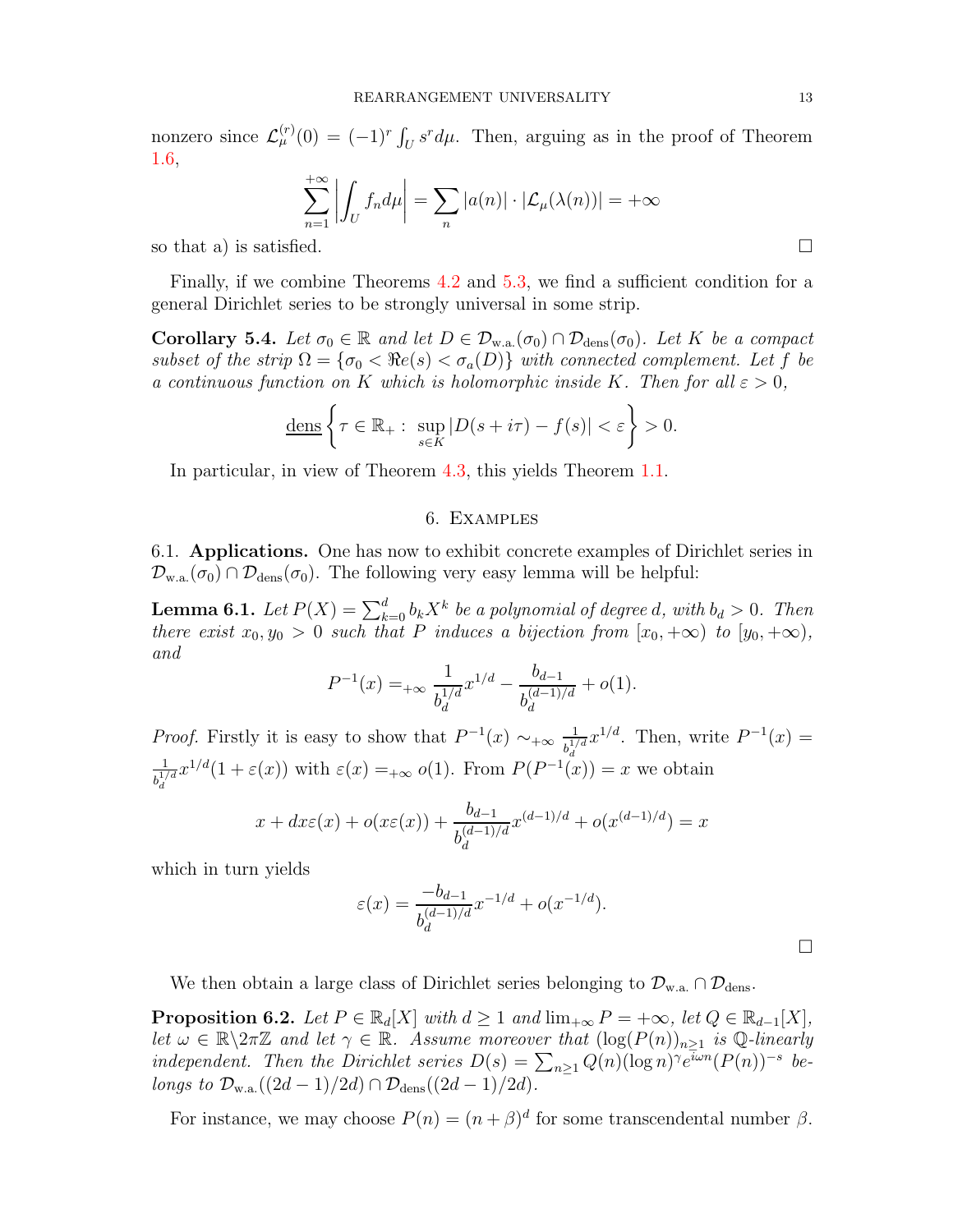*Proof.* Without loss of generality, we may assume that the sequence  $(P(n))_{n\geq 1}$  is positive and increasing and that the sequence  $(Q(n))_{n\geq 1}$  is positive. We first observe that  $\sigma_a(D) = 1$ ,  $\sigma_c(D) = 0$  and  $\sigma_2(D) = (2d-1)/2d$ . We set  $\lambda(x) = \log(P(x))$  and  $\rho(x) = Q(x) (\log x)^\gamma$ . We first verify that D belongs to  $\mathcal{D}_{\text{dens}}$ . Let  $\alpha, \beta > 0$ . We observe that for  $x$  large enough

$$
\lambda(n) \in \left[x, x + \frac{\alpha}{x^2}\right] \iff n \in \left[P^{-1}(e^x), P^{-1}\left(e^{x + \frac{\alpha}{x^2}}\right)\right].
$$

Using Lemma 6.1, we find that

$$
\operatorname{card}\left\{n : \lambda(n) \in \left[x, x + \frac{\alpha}{x^2}\right]\right\} \ge C \frac{e^{x/d}}{x^2}
$$

(in this proof, the letter C means some constant depending on P, Q,  $\alpha$ ,  $\beta$  and  $\gamma$ but not on  $x$ , and the value of  $C$  may change from line to line). Therefore

$$
\sum_{\lambda(n)\in\left[x,x+\frac{\alpha}{x^2}\right]} |a(n)| \geq C \frac{e^{x/d}}{x^2} e^{x\frac{d-1}{d}\left(1-\frac{\beta}{2}\right)}
$$

$$
\geq Ce^{(1-\beta)x}.
$$

That D belongs to  $\mathcal{D}_{w.a.}((2d-1)/2d)$  is easy. Indeed, if  $\sigma > \sigma_2(D)$ , then  $d\sigma > d-1$ and

$$
\rho(x)e^{-\lambda(x)\sigma} = \frac{Q(x)(\log x)^{\gamma}}{[P(x)]^{\sigma}}
$$

is eventually decreasing and convex. The remaining assumptions come from  $\lambda'(x) \sim_{+\infty}$  $d/x$ , the definitions of  $\lambda$  and  $\rho$ , and standard calculus.

We provide a second example with a half-plane of universality. This is done via a frequency which grows very slowly.

**Proposition 6.3.** Let  $\gamma \geq e-1$  be such that  $(\log \log(n+\gamma))_{n\geq 1}$  is Q-linearly independent and let  $\omega \notin 2\pi \mathbb{Z}$ . Let

$$
D(s) = \sum_{n\geq 1} \frac{e^{i\omega n}}{n} e^{-(\log \log(n+\gamma))s}.
$$

Then for all  $\sigma_0 < 1$ , D belongs to  $\mathcal{D}_{w.a.}(\sigma_0) \cap \mathcal{D}_{dens}(\sigma_0)$ .

*Proof.* It is clear that  $\sigma_c(D) = \sigma_2(D) = -\infty$  whereas  $\sigma_a(D) = 1$ . Let  $\sigma_0 < 1$ . That D belongs to  $\mathcal{D}_{w.a.}(\sigma_0)$  is obvious. Let now  $\alpha, \beta > 0$  and observe that, for all  $x \geq 1$ ,

$$
\sum_{\log \log(n+\gamma)\in [x;x+\frac{\alpha}{x^2}]} \frac{1}{n} \ge C(\gamma) \left( \exp\left(x + \frac{\alpha}{x^2}\right) - \exp(x) \right)
$$

$$
\ge C(\gamma, \alpha) \frac{\exp(x)}{x^2}
$$

$$
\ge C(\gamma, \alpha, \beta) \exp\left((1 - \beta)x\right)
$$

so that  $D \in \mathcal{D}_{\text{dens}}(\sigma_0)$ .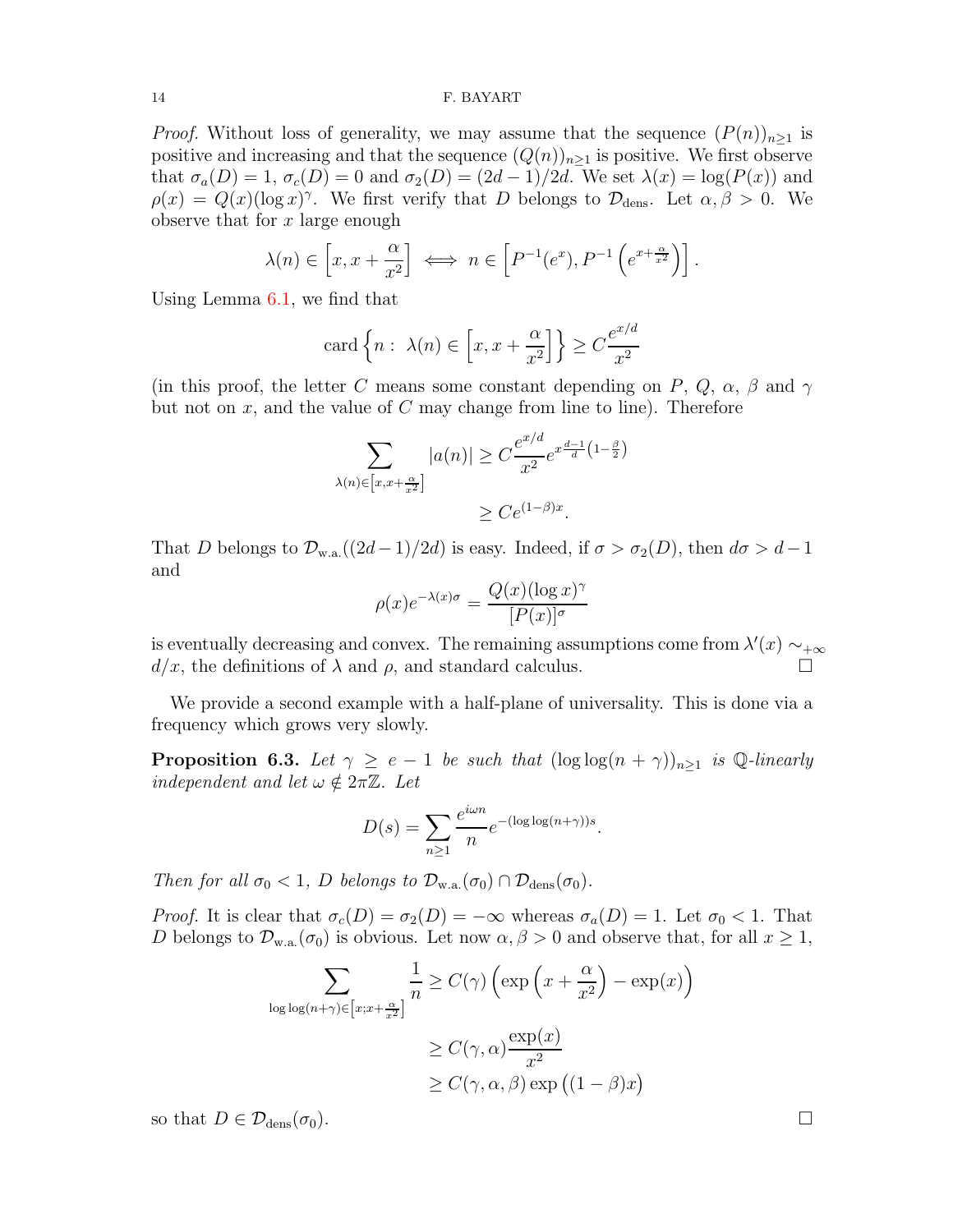6.2. The prime number series. We start with some general considerations. Let  $\lambda$  be a frequency, let  $D(s) = \sum_n a(n)e^{-\lambda(n)s}$  be a Dirichlet series, let  $\sigma_0 \in \mathbb{R}$  and let  $\Omega$  be the half-plane  $\Omega = \{ \Re e(s) > \sigma_0 \}$ . If we assume that  $\sum_n |a(n)|^2 e^{-2\lambda(n)\sigma_0} < +\infty$ for all  $\sigma > \sigma_0$ , then as detailed in Section 4,  $D(s, z) = \sum_n a(n)z_n e^{-\lambda(n)s}$  defines an  $H(\Omega)$ -valued random element to which we can associate its distribution  $P_D$ . If we assume that  $\sigma_a(D) \leq \sigma_0$ , then clearly  $D \in \mathcal{D}_{w.a.}(\sigma_0)$  and the measure  $\nu_{T,D}$  defined by (4) converges weakly to  $P_D$  (see also [4, Theorem 5.1]). Suppose now that we have a Dirichlet series  $D(s) = \sum_n a(n)e^{-\lambda(n)s}$  and a sequence of Dirichlet series  $D_N(s) = \sum_n a_N(n) e^{-\lambda(n)s}$  with  $\sigma_2(D)$ ,  $\sigma_2(D_N) \leq \sigma_0$  for all N. If  $(D_N)$  converges to D in the sense that, for all  $\sigma > \sigma_0$ ,  $\sum_n |a(n) - a_N(n)|^2 e^{-2\lambda(n)\sigma}$  tends to 0 as N tends to  $+\infty$ , then a careful look at the proof of [4, Theorem 5.4] shows that  $(P_{D_N})$ converges weakly to  $P_D$ . For instance this holds true provided  $a_N(n)$  tends to  $a(n)$ with  $|a_N(n)| \leq |a(n)|$  for all n, N.

We now restrict our discussion to the prime number series  $D(s) = \sum_{k \geq 1} p_k^{-s}$  and Let  $(D_N)$  be its sequence of partial sums,  $D_N(s) = \sum_{k=1}^N p_k^{-s}$ . The Zeta-function and D are related by the formula

$$
\log \zeta(s) = \sum_{j=1}^{+\infty} \frac{D(js)}{j}, \ \Re e(s) > 1.
$$

By Möbius inversion formula,

$$
D(s) = \sum_{k=1}^{+\infty} \mu(k) \frac{\log \zeta(ks)}{k}, \ \Re e(s) > 1.
$$
 (6.1)

In a similar way, if  $\zeta_N(s) = \prod_{k=1}^N$ 1  $\frac{1}{1-p_k^{-s}}$ , then

$$
D_N(s) = \sum_{k=1}^{+\infty} \mu(k) \frac{\log \zeta_N(ks)}{k}, \ \Re e(s) > 1.
$$

Relation (6.1) is the easiest way to define D on  $\mathbb{C}_{1/2}$ . Indeed,  $\log \zeta$  can be defined holomorphically on  $\mathbb{C}_{1/2}$  if we remove all horizontal line segments from the lines  $\Re(s) = 1/2$  and the poles and zeros of  $\zeta$  (if any!) in this half-plane. The remaining part,  $\sum_{k\geq 2} \mu(k)k^{-1} \log \zeta(ks)$  is an absolutely convergent Dirichlet series in  $\mathbb{C}_{1/2}$  (see below).

One has to be careful if we want to define the measure  $\nu_{T,D}$  as before. Indeed, even if we fix some open subset U of the strip  $\Omega = \{1/2 < \Re e(s) < 1\}$  with U a compact subset of  $\Omega$ , then  $D(\cdot + i\tau)$  may not belong to  $H(U)$  for an infinite number of values of  $\tau$ . However, the Bohr-Landau theorem asserts that  $N(\sigma, T) = o(T)$  for all  $\sigma > 1/2$  where  $N(\sigma, T)$  denotes the number of zeros of  $\zeta$  with  $\Re e(s) > \sigma$  and  $|\Im m(s)| \leq T$ . Therefore,  $D(\cdot + i\tau)$  is holomorphic in U for most of the values of  $\tau$ .

To be more precised, we now fix U, V two open rectangles in  $\Omega$  with  $U \subset V \subset$  $V \subset \Omega$ . For  $T > 0$ , let  $\mathcal{N}_{D,V} = {\tau > 0 : D(\cdot + i\tau) \in H(V)}$  which has density 1. We set, for  $A \in \mathcal{B}(H(U))$ ,

$$
\tilde{\nu}_{T,D,U}(A) = \frac{1}{\text{meas}(\mathcal{N}_{D,V} \cap [0,T])} \text{meas} \left(\tau \in [0,T] \cap \mathcal{N}_{D,V} : D(\cdot + i\tau) \in A\right).
$$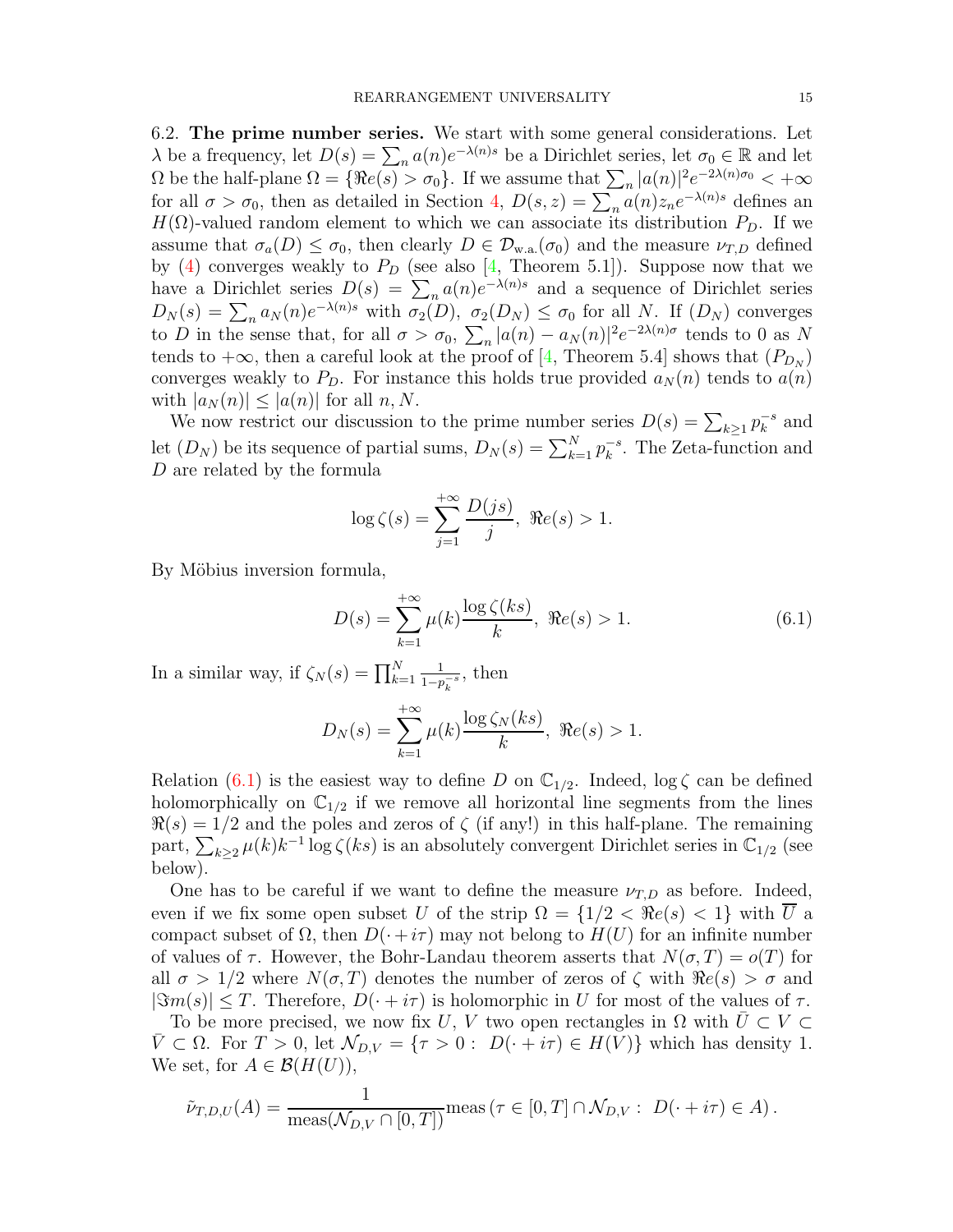Taking into account that  $P_{D,U}$  has full support in  $H(U)$  (this follows from an argument similar to Example 3.2), Theorem 1.4 will be a consequence of the following proposition:

**Proposition 6.4.** The sequence of measures  $(\tilde{\nu}_{T,D,U})_{T>0}$  converges weakly to  $P_{D,U}$ .

The proof of Proposition 6.4 is based on an integral estimate. For  $T > 0$ , we denote  $A_T = \mathcal{N}_{D,V} \cap [0,T]$ .

## Lemma 6.5.

$$
\lim_{N \to +\infty} \limsup_{T \to +\infty} \frac{1}{\text{meas}(A_T)} \int_{A_T} \int_V |D(s+i\tau) - D_N(s+i\tau)|^2 ds d\tau = 0.
$$

Proof. We write

$$
|D(s+i\tau) - D_N(s+i\tau)| \leq |\log \zeta(s+i\tau) - \log \zeta_N(s+i\tau)| +
$$
  

$$
\sum_{k=2}^{+\infty} k^{-1} |\log \zeta(k(s+i\tau)) - \log \zeta_N(k(s+i\tau))|
$$

which leads to the study of two integrals. That

$$
\lim_{N \to +\infty} \lim_{T \to +\infty} \frac{1}{\text{meas}(A_T)} \int_{A_T} \int_V |\log \zeta(s + i\tau) - \log \zeta_N(s + i\tau)|^2 ds d\tau = 0
$$

can be found in [15, Theorem 4.1]. Regarding the second integral, we write, setting  $\sigma_1 = \inf(\Re e(s) : s \in V) > 1/2$ , for all  $s \in V$ ,

$$
\sum_{k\geq 2} k^{-1} |\log \zeta(k(s+i\tau)) - \log \zeta_N(k(s+i\tau))| \leq \sum_{l\geq N+1} \sum_{j\geq 1} \sum_{k\geq 2} \frac{p_l^{-kj\sigma_1}}{kj}
$$
  

$$
\leq \sum_{l\geq N+1} \sum_{j\geq 1} \sum_{k\geq 2} p_l^{-kj\sigma_1}
$$
  

$$
\leq C(\sigma_1) \sum_{l\geq N+1} p_l^{-2\sigma_1}
$$
  

$$
\leq C(\sigma_1) \sum_{l\geq N+1} p_l^{-2\sigma_1}
$$

where  $(\varepsilon_N)$  goes to 0. Therefore

$$
\lim_{N \to +\infty} \limsup_{T \to +\infty} \frac{1}{\text{meas}(A_T)} \int_{A_T} \left| \sum_{k \ge 2} \frac{\log \zeta(k(s + i\tau)) - \log \zeta_N(k(s + i\tau))}{k} \right|^2 ds d\tau = 0.
$$

*Proof of Proposition 6.4.* The deduction of Proposition 6.4 from Lemma 6.5 is now routine and we shall be brief. Since convergence in Bergman spaces entails uniform convergence on compact subsets, we know that

$$
\lim_{N \to +\infty} \lim_{T \to +\infty} \frac{1}{\text{meas}(A_T)} \int_{A_T} \sup_{s \in U} |D(s + i\tau) - D_N(s + i\tau)|^2 ds d\tau = 0.
$$

From Chebychev's inequality, we get that, for all  $\varepsilon > 0$ ,

$$
\lim_{N \to +\infty} \limsup_{T \to +\infty} \frac{1}{\text{meas}(A_T)} \text{meas}\left(\tau \in A_T : \sup_{s \in U} |D(s + i\tau) - D_N(s + i\tau)| > \varepsilon\right) = 0.
$$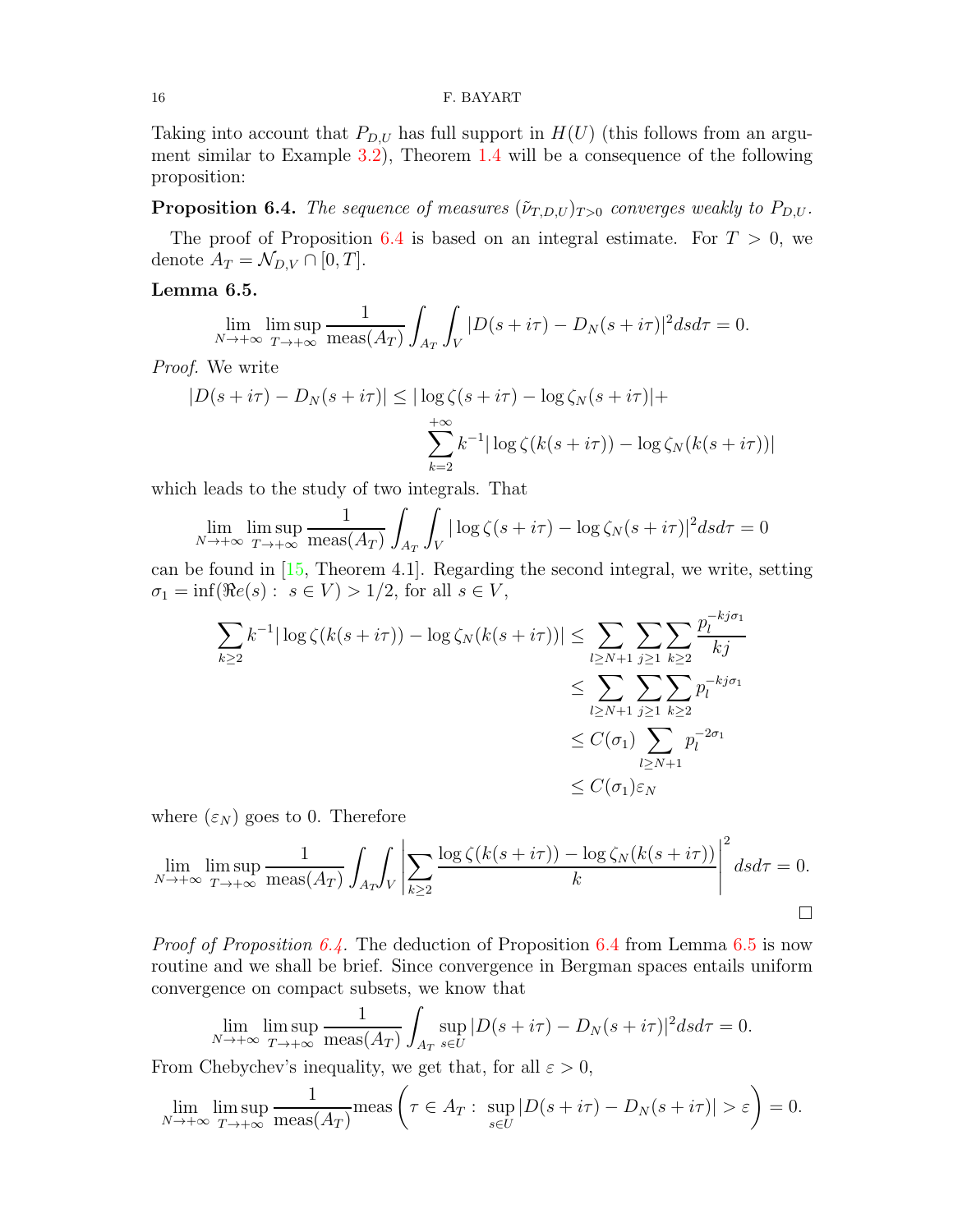Now we have already shown that  $P_{D_N, U} \to P_{D, U}$  weakly as  $N \to +\infty$  and that, for all  $N \in \mathbb{N}$ ,  $\nu_{T,D_N,U} \to P_{D_N,U}$  weakly as  $T \to +\infty$ . The proposition follows from standard facts about weak convergence of probability measures (see [3, Theorem 3.2] and [4, Theorem 5.5]) and from the fact that  $\mathcal{N}_{D,V}$  has density 1.

Our proof essentially says that a perturbation of  $\log \zeta$  by a Dirichlet series which is absolutely convergent in  $\mathbb{C}_{1/2}$  is still strongly universal in the critical strip. However, we had to reproduce and modify one proof of strong universality of  $\log \zeta$ . This can be done for other universal Dirichlet series and this motivates the following question:

**Question 6.6.** Let  $D$  be a Dirichlet series which is (strongly) universal in some strip and let  $D_0$  be a Dirichlet series (with the same frequencies) which is absolutely convergent in this strip. Is  $D + D_0$  still (strongly) universal?

Our method seems to break down for the alternate prime series.

Question 6.7. Let  $D(s) = \sum_{n\geq 1} (-1)^n p_n^{-s}$ . Is D strongly universal in  $\{1/2 < \infty\}$  $\Re e(s) < 1$ ?

#### **REFERENCES**

- [1] W. Banaszczyk, The Steinitz theorem on rearrangement of series for nuclear spaces, J. Reine. Angew. Math. (1990), 187–200.
- [2] F. Bayart and É. Matheron, *Dynamics of linear operators*, Cambridge Tracts in Math, vol. 179, Cambridge University Press, 2009.
- [3] P. Bilingsley, Convergence of probability measures, (1968).
- [4] T.K. Duy, Remarks on value distributions of general Dirichlet series, RIMS Kôkyûroku Bessatsu B34 (2012), 49–68.
- [5] J. Genys, A. Laurinčikas, and D. Siaučiūnas, *Value distribution of general Dirichlet series*. VII, Lith. Math. J. 46, 155–162.
- [6] G. Giorgobiani and N. Manjavidze, Rearrangement universality of the Dirichlet and prime numbers' powers series, preprint.
- [7] G. H. Hardy and M. Riesz, The general theory of Dirichlet series, vol. 18, Cambridge University Press, 1915.
- [8] H. Iwaniec and E. Kowalski, Analytic number theory, American Mathematical Society Colloquium Publications, American Mathematical Society, 2004.
- [9] H. Jarchow, Locally convex spaces, Teubner, 1981.
- [10] A. Laurinčikas, Limit Theorems for the Riemann zeta function, Mathematics and its Applications, vol. 352, Kluwer Academic Press, 1996.
- [11] A. Laurinčikas, W. Schwarz, and J. Steuding, The universality of general Dirichlet series, Analysis 23 (2003), 13–26.
- [12] A Laurinčikas and R. Garunkštis, *The Lerch Zeta-function*, Kluwer, 2002.
- [13] K. Matsumoto, A survey on the theory of universality for zeta and L-functions, "Number Theory: Plowing and Starring through High Wave Forms", Proc. 7th China-Japan Seminar, World Scientific, 2015, pp. 95–144.
- [14] H.L. Montgomery and R.C. Vaughan, Hilbert's inequality, J. Lond. Math. Soc. (1974), 73–82.
- [15] K. Seip, Universality and distribution of zeros and poles of some zeta functions, J. d'Anal. Math. 141 (2020), 331–381.
- [16] S. M. Voronin, A theorem on the "universality" of the Riemann zeta function, Math. USSR-Izv. 9 (1975), 443–453.